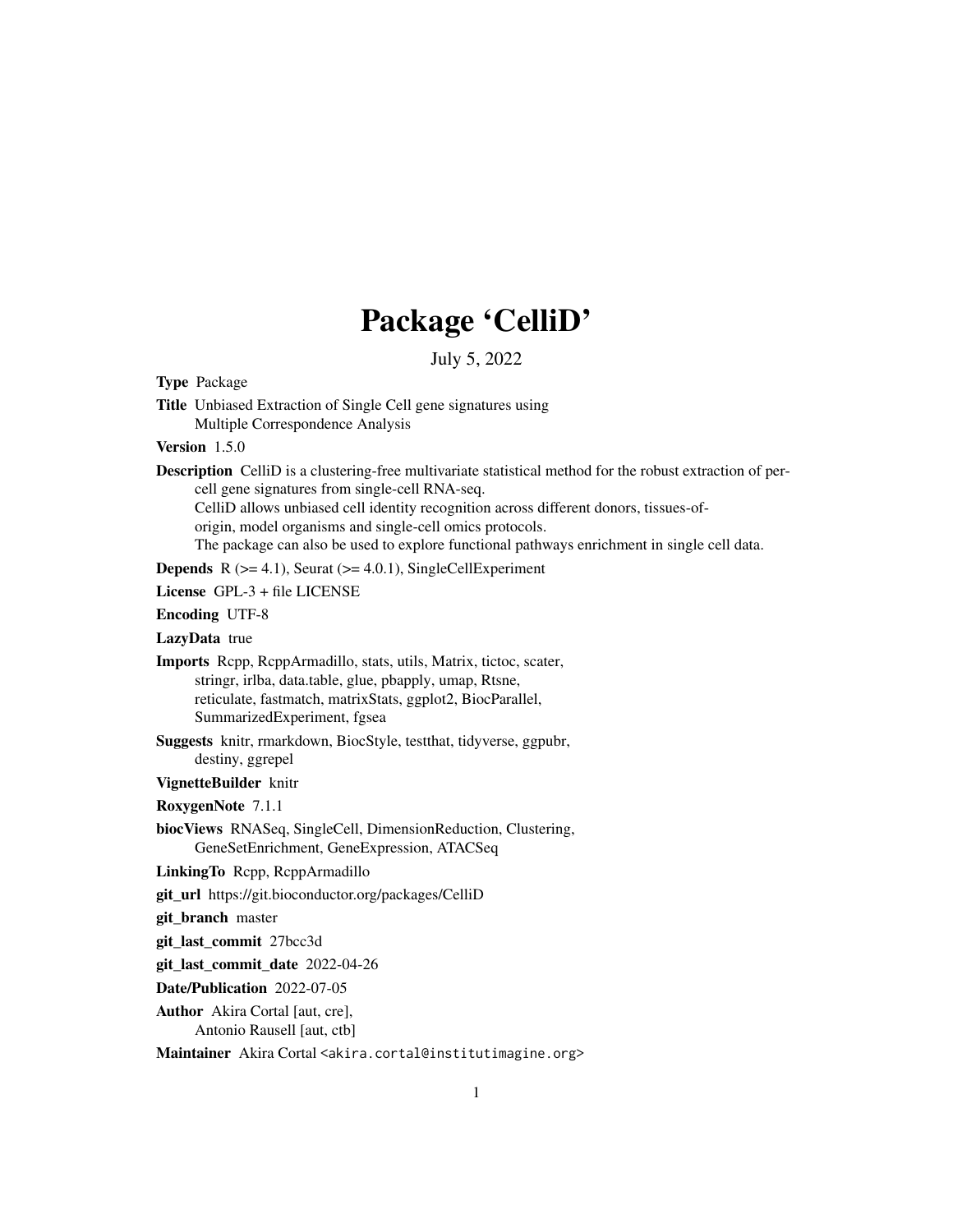## <span id="page-1-0"></span>R topics documented:

|       |                 | $\overline{2}$ |
|-------|-----------------|----------------|
|       |                 | 3              |
|       |                 | $\overline{4}$ |
|       |                 | 6              |
|       |                 | 6              |
|       |                 | $\overline{7}$ |
|       |                 | 8              |
|       |                 | 9              |
|       |                 | 10             |
|       |                 | 11             |
|       |                 | 12             |
|       |                 | 13             |
|       |                 | 14             |
|       |                 | 15             |
|       | <b>Hallmark</b> | 15             |
|       |                 | <b>16</b>      |
|       |                 | <b>16</b>      |
|       |                 | 17             |
|       |                 | <b>17</b>      |
|       |                 | 18             |
|       |                 | 19             |
|       |                 | 21             |
|       |                 | 22             |
|       |                 | 24             |
|       |                 | 25             |
|       |                 | 27             |
|       |                 | 28             |
|       |                 | 29             |
|       |                 | 30             |
|       |                 |                |
| Index |                 | 31             |
|       |                 |                |

CelliD-package *Multiple Correspondence Analysis on Single Cell for Joint Dimensionality Reduction of Gene and Cell, Cells Geneset Extraction and Geneset Enrichment Analysis*

## Description

CelliD is a clustering-free multivariate statistical method for the robust extraction of per-cell gene signatures from single-cell RNA-seq. CelliD allows unbiased cell identity recognition across different donors, tissues-of-origin, model organisms and single-cell omics protocols. The package can also be used to explore functional pathways enrichment in single cell data.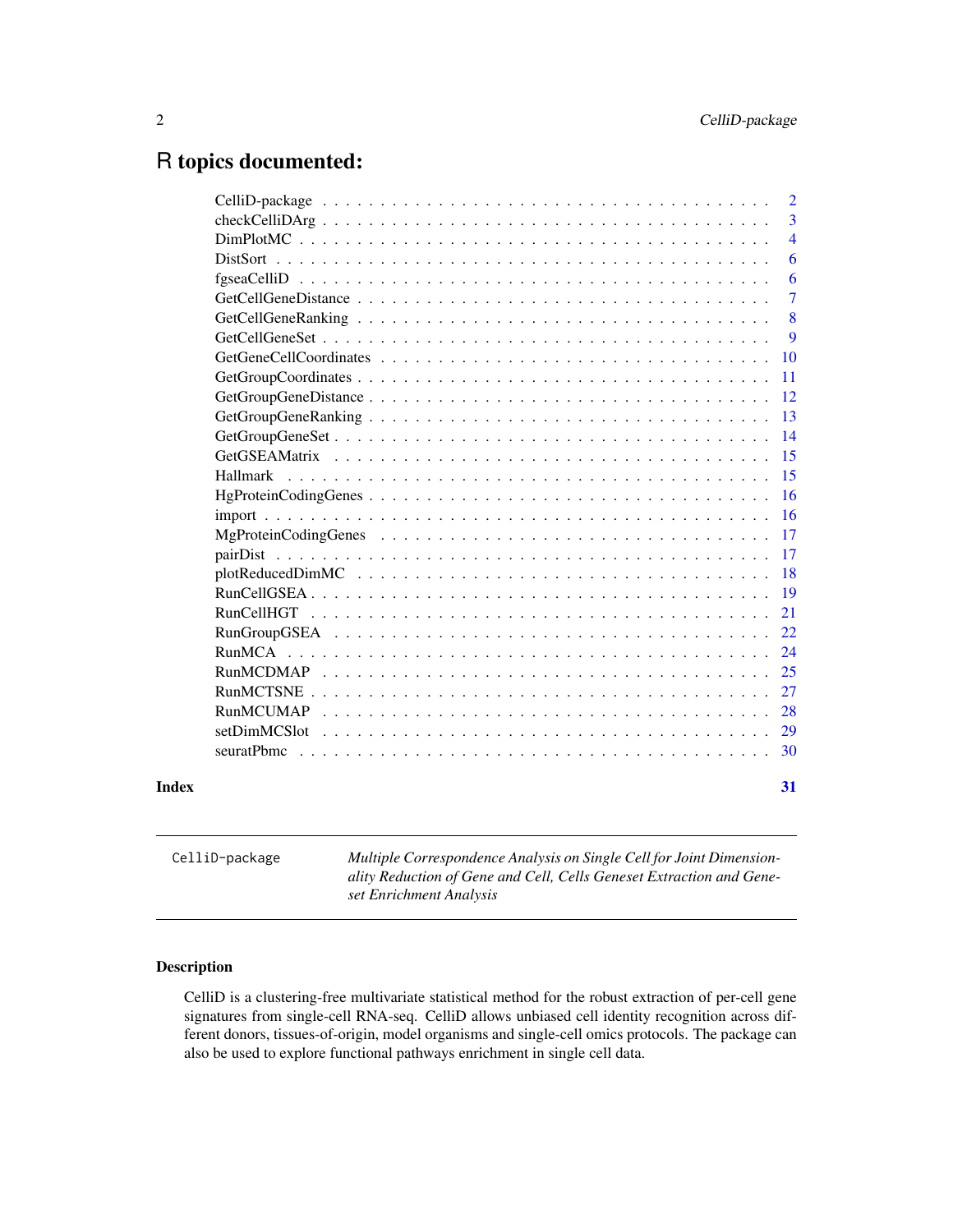## <span id="page-2-0"></span>checkCelliDArg 3

#### Author(s)

Maintainer: Akira Cortal <akira.cortal@institutimagine.org>

Authors:

- Akira Cortal
- Antonio Rausell

#### References

- Rausell, A., Juan, D., Pazos, F., & Valencia, A. (2010). Protein interactions and ligand binding: from protein subfamilies to functional specificity. Proceedings of the National Academy of Sciences of the United States of America, 107(5), 1995–2000. [https://doi.org/10.](https://doi.org/10.1073/pnas.0908044107) [1073/pnas.0908044107](https://doi.org/10.1073/pnas.0908044107)
- Aan, Z., & Greenacre, M. (2011). Biplots of fuzzy coded data. Fuzzy Sets and Systems, 183(1), 57–71. <https://doi.org/10.1016/j.fss.2011.03.007>
- Alexey Sergushichev. An algorithm for fast preranked gene set enrichment analysis using cumulative statistic calculation. bioRxiv (2016), <https://doi.org/10.1101/060012>
- Stuart and Butler et al. Comprehensive integration of single cell data. bioRxiv (2018). [https:](https://doi.org/10.1101/460147) [//doi.org/10.1101/460147](https://doi.org/10.1101/460147)
- Aaron Lun and Davide Risso (2019). SingleCellExperiment: S4 Classes for Single Cell Data. R package version 1.4.1.

#### See Also

- McCarthy, D. J., Campbell, K. R., Lun, A. T. L., & Wills, Q. F. (2017). Scater: pre-processing, quality control, normalization and visualization of single-cell RNA-seq data in R. Bioinformatics, 33(8), btw777. <https://doi.org/10.1093/bioinformatics/btw777>
- Amezquita, R. A., Carey, V. J., Carpp, L. N., Geistlinger, L., Lun, A. T. L., Marini, F., . . . Hicks, S. C. (2019). Orchestrating Single-Cell Analysis with Bioconductor. BioRxiv, 590562. <https://doi.org/10.1101/590562>

checkCelliDArg *Check for CelliD arguments*

#### Description

Performs multiple check of consistency of the argument provided by the user for different CelliD functions. It notably check if the provided features or cells name ar e actually contained in the high level object.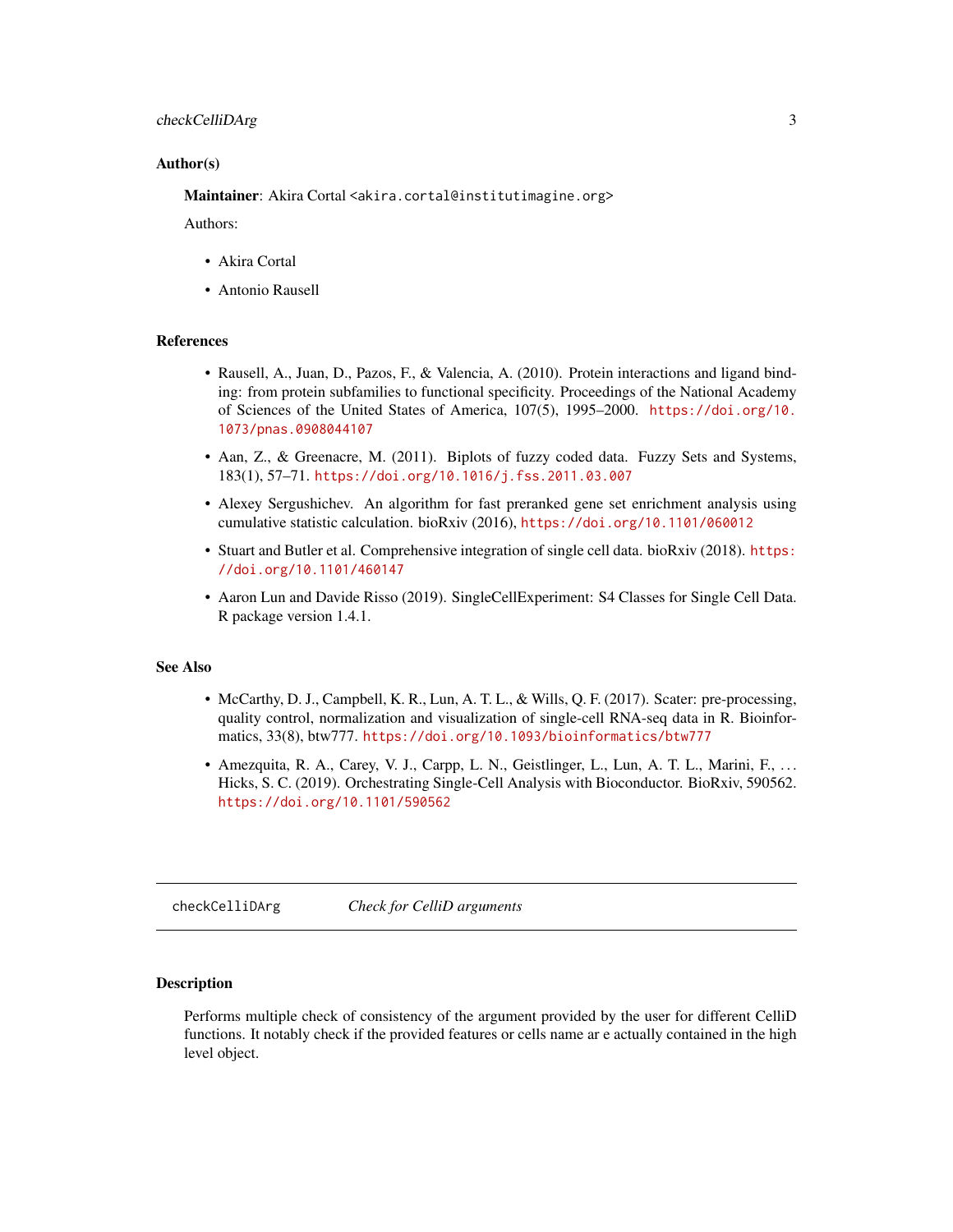## Usage

```
checkCelliDArg(X, group.by, reduction, dims, features, cells)
## S3 method for class 'Seurat'
checkCelliDArg(
 X,
 group.by = NULL,
 reduction,
 dims,
  features = NULL,
 cells = NULL
\mathcal{L}## S3 method for class 'SingleCellExperiment'
checkCelliDArg(
 X,
  reduction,
 dims,
  features = NULL,
 cells = NULL,
 group.py = NULL\mathcal{L}
```
## Arguments

| $\mathsf{x}$ | Seurat or SingleCell Experiment Object                                                                                                                   |
|--------------|----------------------------------------------------------------------------------------------------------------------------------------------------------|
| group.by     | Name of meta.data or ColData column.                                                                                                                     |
| reduction    | Which dimensionality reduction to use, must be based on MCA.                                                                                             |
| dims         | A vector of integers indicating which dimensions to use of specified reduction<br>embeddings and loadings.                                               |
| features     | Character vector of feature names to subset feature coordinates. If not specified<br>will take all features available from specified reduction loadings. |
| cells        | Character vector of cell names to subset cell coordinates. If not specified will<br>take all features available from specified reduction Embeddigns.     |

## Value

list of corrected arguments if no error is thrown.

DimPlotMC *Seurat DimPlot for MCA like Dimensionality Reduction*

<span id="page-3-0"></span>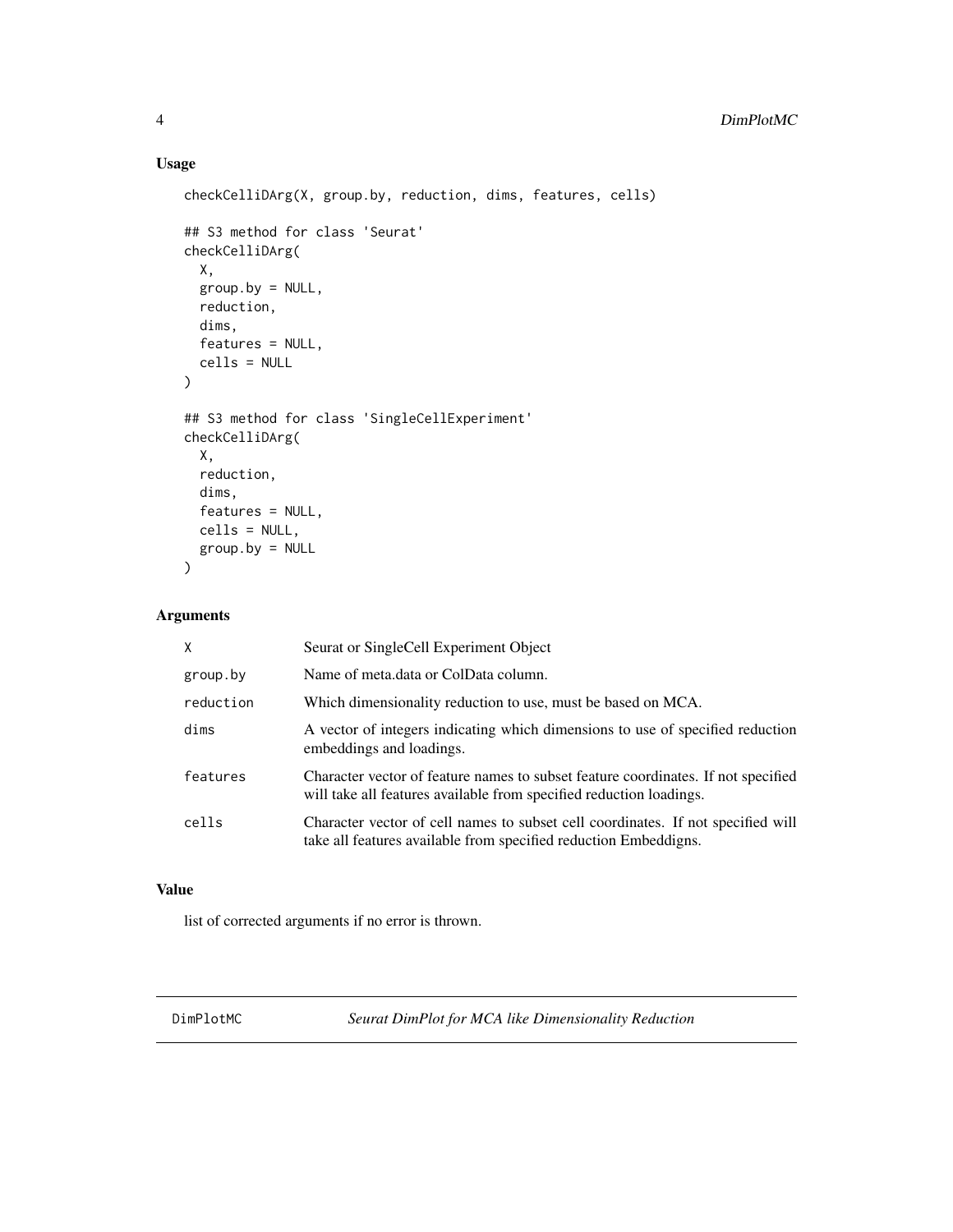## DimPlotMC 5

## Description

Small modification of the regular Seurat DimPlot function to enable plotting features for mca like dimensionality reduction. Allows to represent a set of genes of interest on top of the regular cell scatter plot. The label of the genes can be iverlayed also but it is recommended to plot less than 50 genes label as it can overcrowd the plot severely.

## Usage

```
DimPlotMC(
 X,
  reduction = "mca",
  dims = c(1, 2),
  features = NULL,
  size.feature = 2,
  size.feature.text = 5,
 as.text = FALSE,...
\mathcal{L}
```
## Arguments

| X                 | a Seurat object                                                                                                                         |  |
|-------------------|-----------------------------------------------------------------------------------------------------------------------------------------|--|
| reduction         | Which dimensionality reduction to use. If not specified, searches for mca.                                                              |  |
| dims              | Dimensions to plot, must be a two-length numeric vector specifying x- and y-<br>dimensions                                              |  |
| features          | character vector of features to plot, must be present in the specified dimension<br>loadings                                            |  |
| size.feature      | integer indicating size of geom_point for features                                                                                      |  |
| size.feature.text |                                                                                                                                         |  |
|                   | integer indicating size of geom_text for features                                                                                       |  |
| as.text           | logical indicating as to include text label for feature plotting, will produce warn-<br>ing if TRUE and length $(\text{features}) > 50$ |  |
| .                 | Other arguments passed to DimPlot                                                                                                       |  |

#### Value

A ggplot object

## Examples

```
seuratPbmc <- RunMCA(seuratPbmc, nmcs = 5)
seuratPbmc <- DimPlotMC(seuratPbmc, features = Seurat::VariableFeatures(seuratPbmc))
```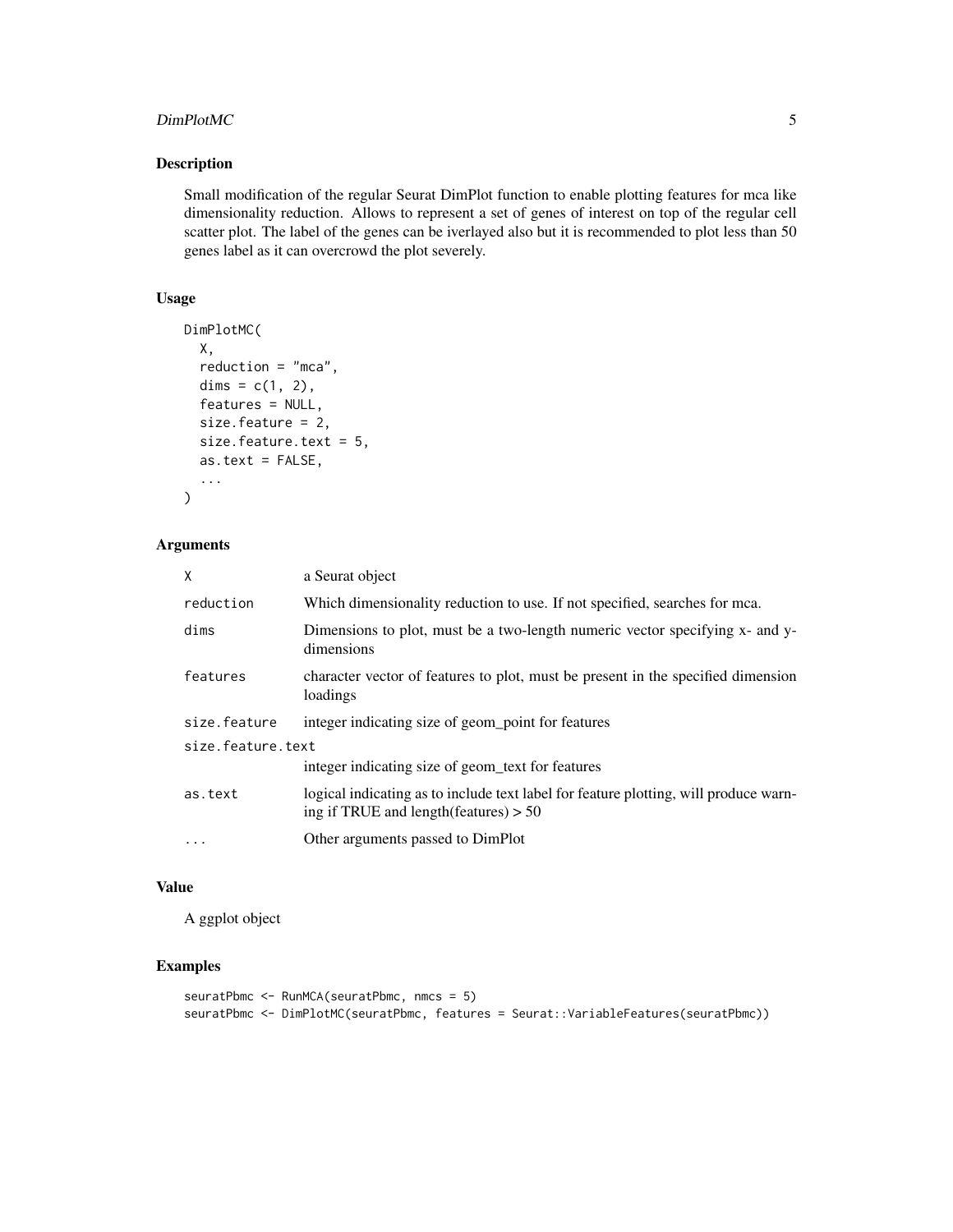<span id="page-5-0"></span>

Sort Gene Cell Distance Matrix

## Usage

DistSort(distance)

## Arguments

distance distance matrix with features at rows and cell at columns

## Value

list of ranking of genes by cells

| fgseaCelliD |  | Slight change in fgsea for ram and speed efficiency in CelliD |
|-------------|--|---------------------------------------------------------------|
|             |  |                                                               |

## Description

Slight change in fgsea for ram and speed efficiency in CelliD

## Usage

```
fgseaCelliD(
  pathways,
  stats,
  nperm = 1000,
  minSize = 10,
  maxSize = 500,
  gseaParam = 0
\mathcal{L}
```
## Arguments

| pathways | List of gene sets to check                                                              |
|----------|-----------------------------------------------------------------------------------------|
| stats    | Named vector of gene-level stats. Names should be the same as in 'pathways'             |
| nperm    | Number of permutations to do. Minimal possible nominal p-value is about<br>1/nperm      |
| minSize  | Minimal size of a gene set to test. All pathways below the threshold are ex-<br>cluded. |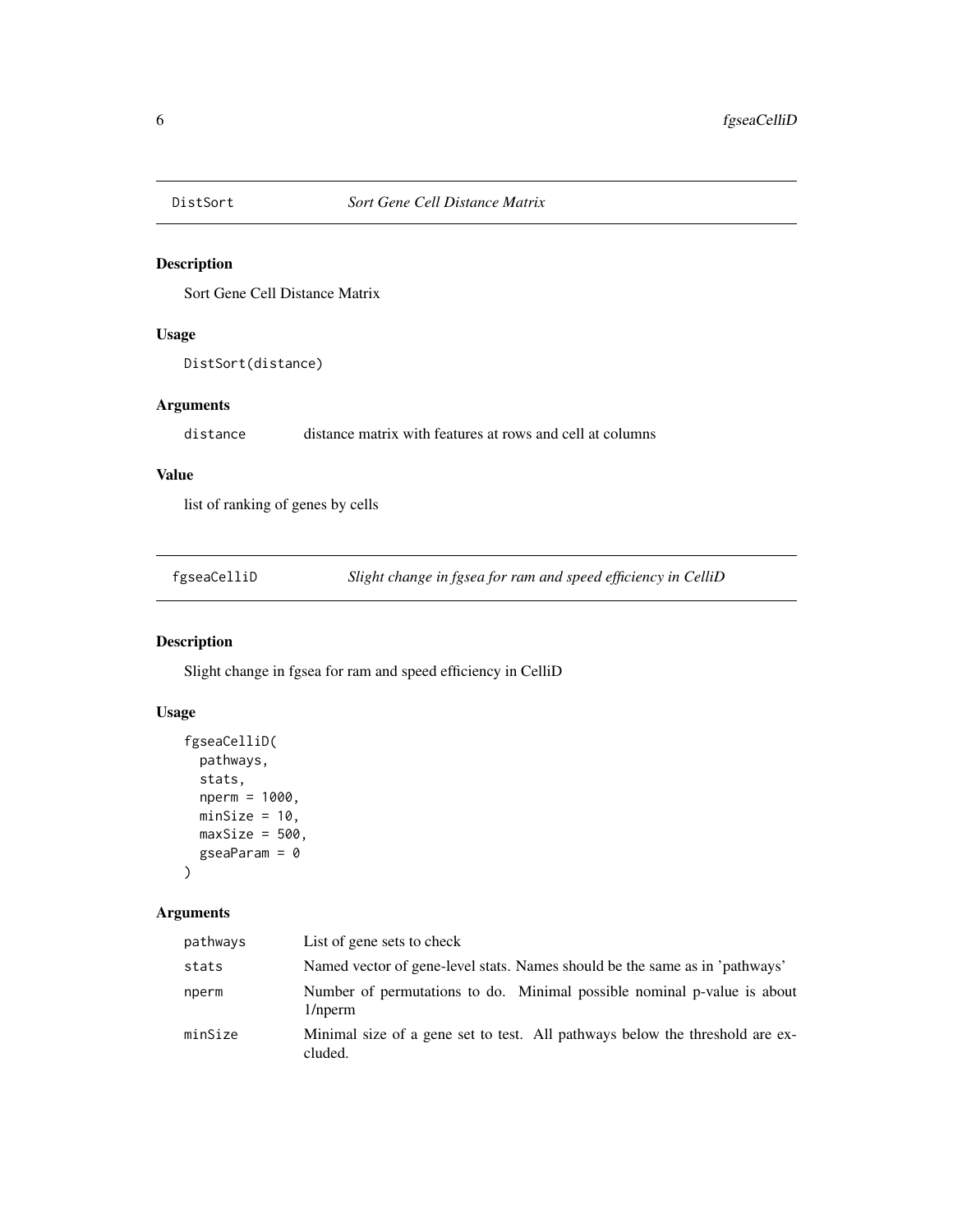<span id="page-6-0"></span>

| maxSize   | Maximal size of a gene set to test. All pathways above the threshold are ex-<br>cluded.                                             |
|-----------|-------------------------------------------------------------------------------------------------------------------------------------|
| gseaParam | GSEA parameter value, all gene-level stats are raised to the power of 'gsea-<br>Param' before calculation of GSEA enrichment scores |

## Value

A table with GSEA results. Each row corresponds to a tested pathway. The columns are the following:

- pathway name of the pathway as in 'names(pathway)';
- pval an enrichment p-value;
- padj a BH-adjusted p-value;
- ES enrichment score, same as in Broad GSEA implementation;
- NES enrichment score normalized to mean enrichment of random samples of the same size;
- nMoreExtreme' a number of times a random gene set had a more extreme enrichment score value;
- size size of the pathway after removing genes not present in 'names(stats)'.
- leadingEdge vector with indexes of leading edge genes that drive the enrichment, see [http:](http://software.broadinstitute.org/gsea/doc/GSEAUserGuideTEXT.htm#_Running_a_Leading) [//software.broadinstitute.org/gsea/doc/GSEAUserGuideTEXT.htm#\\_Running\\_a\\_Leading](http://software.broadinstitute.org/gsea/doc/GSEAUserGuideTEXT.htm#_Running_a_Leading).

#### Examples

```
seuratPbmc <- RunMCA(seuratPbmc, nmcs = 5)
ranking <- GetCellGeneRanking(seuratPbmc, reduction = "mca", dims = 1:5)
fgseaCelliD(pathways = Hallmark, stats = ranking[[1]])
```
GetCellGeneDistance *Distance Calculation*

#### Description

Small intermediate function for euclidean distance calculation between MCA feature coordinates and cell coordinates. Due to MCA pseudo barycentric relationship, the closer a gene g is to a cell c, the more specific to such a cell it can be considered.

```
GetCellGeneDistance(X, reduction, dims, features, cells)
## S3 method for class 'Seurat'
GetCellGeneDistance(X, reduction = "mca", dims, features = NULL, cells = NULL)
## S3 method for class 'SingleCellExperiment'
GetCellGeneDistance(X, reduction = "MCA", dims, features = NULL, cells = NULL)
```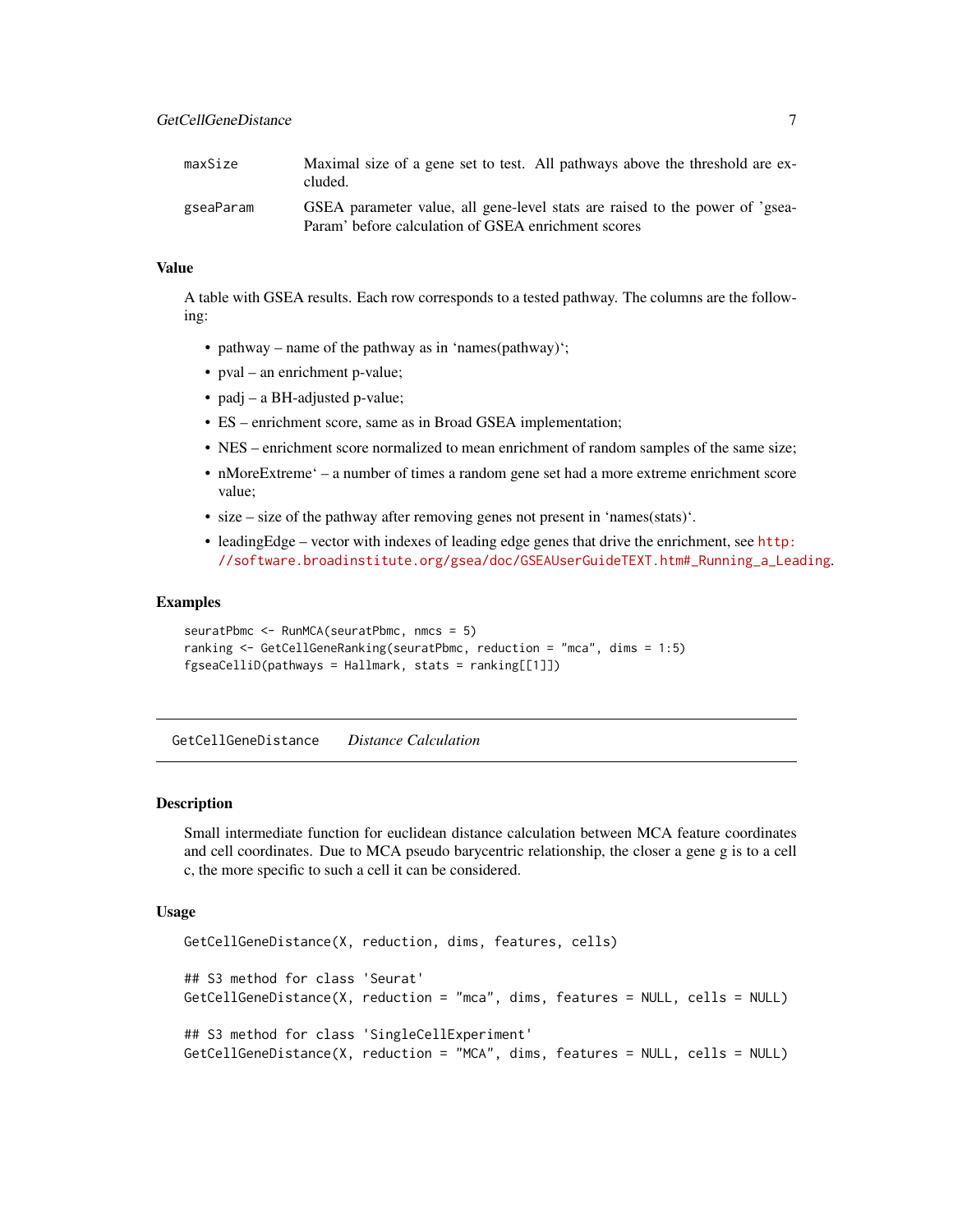## <span id="page-7-0"></span>Arguments

| X         | Seurat or SingleCell Experiment Object                                                                                                                  |
|-----------|---------------------------------------------------------------------------------------------------------------------------------------------------------|
| reduction | Which dimensionality reduction to use, must be based on MCA.                                                                                            |
| dims      | A vector of integers indicating which dimensions to use with reduction embed-<br>ding and loading for distance calculation.                             |
| features  | Character vector of feature names to subset feature coordinates. If not specified<br>will take all features available from specified reduction Loading. |
| cells     | Character vector of cell names to subset cell coordinates. If not specified will<br>take all cells available from specified reduction Embedding.        |

## Value

Distance Matrix with genes at row and cells at column

GetCellGeneRanking *Ranking Extraction*

## Description

Intermediate function for ranking extraction from Cell Gene Distance Matrix. Genes are ordered from the most specific to the least specific to the cell according to their euclidean distances. Value indicates the euclidean distances between the cell and the genes in the MCA coordinates.

```
GetCellGeneRanking(X, reduction, dims, features, cells)
## S3 method for class 'Seurat'
GetCellGeneRanking(
 X,
  reduction = "mca",
 dims = seq(50),
  features = NULL,
 cells = NULL
)
## S3 method for class 'SingleCellExperiment'
GetCellGeneRanking(
 X,
 reduction = "MCA",
 dims = seq(50),
 features = NULL,
  cells = NULL
)
```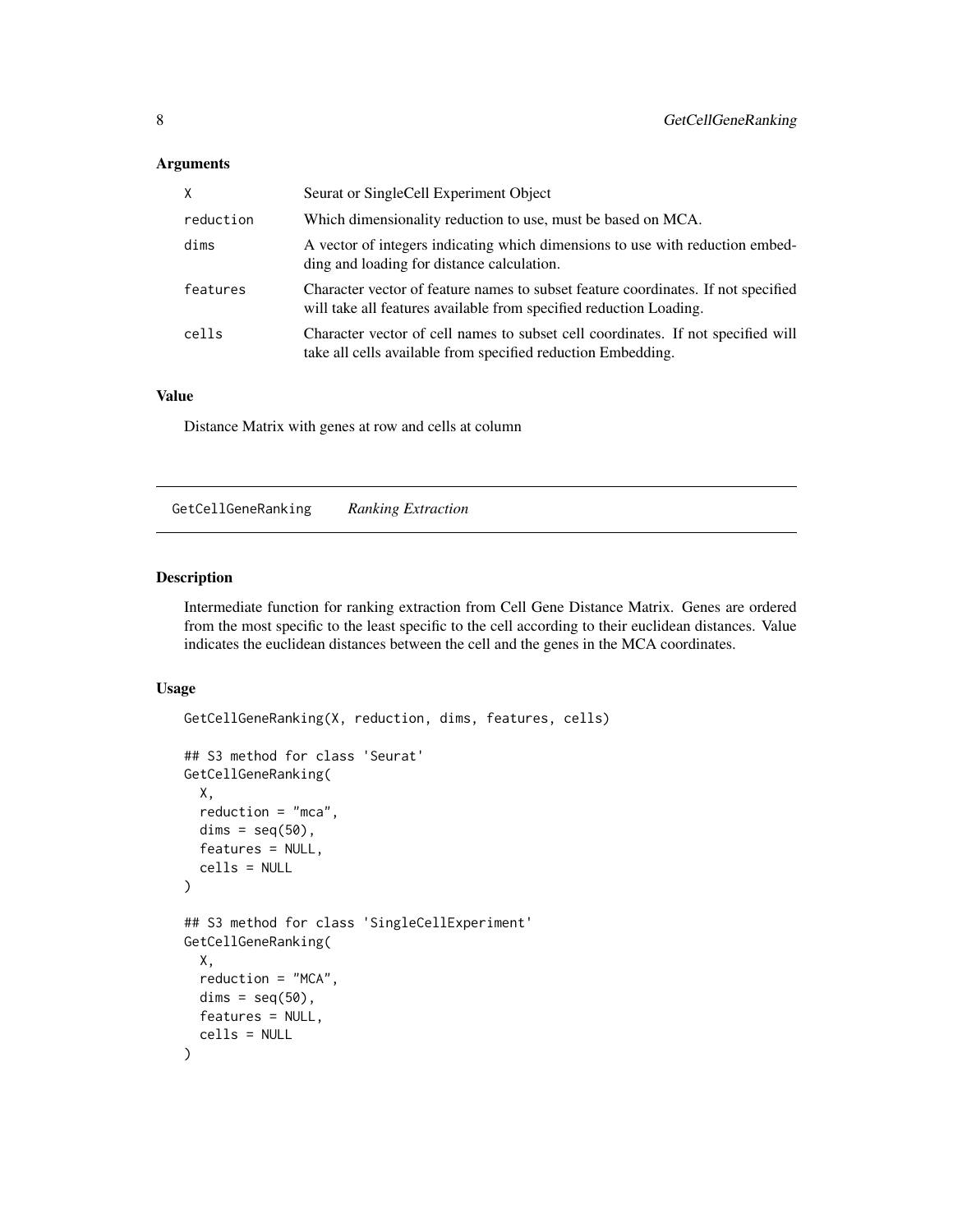## <span id="page-8-0"></span>GetCellGeneSet 9

## Arguments

| X         | Seurat or SingleCellExperiment Object                                                                                                                  |
|-----------|--------------------------------------------------------------------------------------------------------------------------------------------------------|
| reduction | Which dimensionality reduction to use, must be based on MCA.                                                                                           |
| dims      | A vector of integers indicating which dimensions to use with reduction embed-<br>ding and loading for distance calculation.                            |
| features  | Character vector of feature names to subset feature coordinates. If not specified<br>will take all features available from specified reduction Loading |
| cells     | Character vector of cell names to subset cell coordinates. If not specified will<br>take all features available from specified reduction Embedding.    |

## Value

A cell named list of gene rankings ordererd by distances from shortest (most specific) to farthest (less specific)

#### Examples

```
seuratPbmc <- RunMCA(seuratPbmc, nmcs = 5)
ranking <- GetCellGeneRanking(seuratPbmc, reduction = "mca", dims = 1:5)
```

| GetCellGeneSet | Gene sets extraction from MCA |  |
|----------------|-------------------------------|--|
|                |                               |  |

#### Description

Calculate cells and genes distances, rank them per cell and extract top n features. The obtained top n features represents features thatare highly specific to that cell.

```
GetCellGeneSet(X, reduction = "mca", dims, features, cells, n.features)
## S3 method for class 'Seurat'
GetCellGeneSet(
 X,
 reduction = "mca",
  dims = seq(50),
  features = NULL,
  cells = NULL,
  n.features = 200
\lambda## S3 method for class 'SingleCellExperiment'
GetCellGeneSet(
  X,
  reduction = "MCA",
```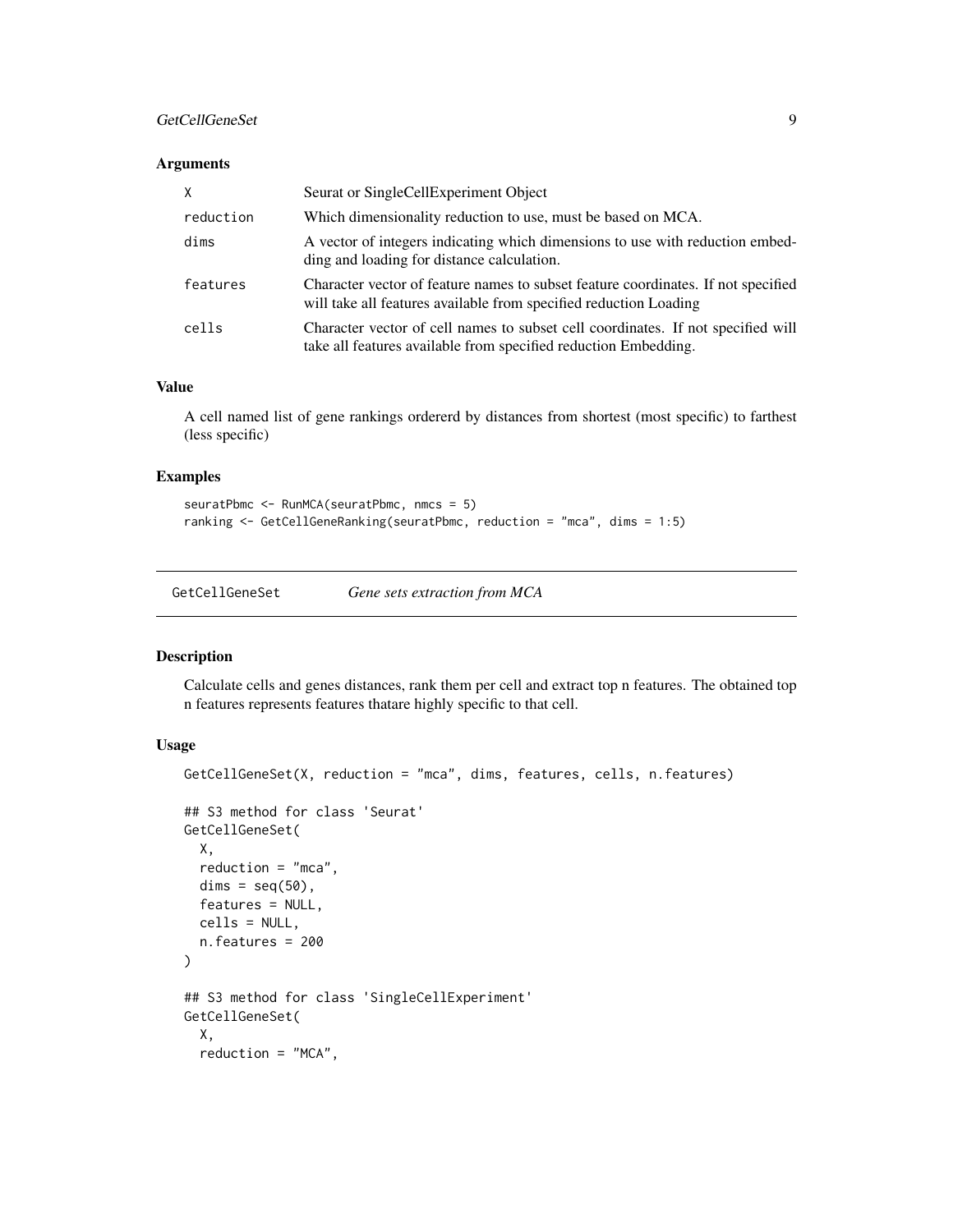```
dims = seq(50),
 features = NULL,
 cells = NULL,
 n.features = 200
)
```
## Arguments

| X          | Seurat or SingleCell Experiment Object                                                                                                                  |
|------------|---------------------------------------------------------------------------------------------------------------------------------------------------------|
| reduction  | Which dimensionality reduction to use, must be based on MCA.                                                                                            |
| dims       | A vector of integers indicating which dimensions to use with reduction embed-<br>dings and loadings for distance calculation.                           |
| features   | Character vector of feature names to subset feature coordinates. If not specified<br>will take all features available from specified reduction Loadings |
| cells      | Character vector of cell names to subset cell coordinates. If not specified will<br>take all features available from specified reduction Embeddigns.    |
| n.features | single integer specifying how many top features should be extracted from the<br>ranking                                                                 |

#### Value

A cell named list of gene rankings ordererd by distances from shortest (most specfic) to farthest (less specific)

#### Examples

```
seuratPbmc <- RunMCA(seuratPbmc, nmcs = 5)
GroupGeneRanking <- GetGroupGeneRanking(seuratPbmc, group.by = "seurat_clusters", dims = 1:5)
```
GetGeneCellCoordinates

*GeneCellCoordinates*

## Description

Get coordinates of both cells and features in a matrix

## Usage

GetGeneCellCoordinates(X, reduction, dims, features)

<span id="page-9-0"></span>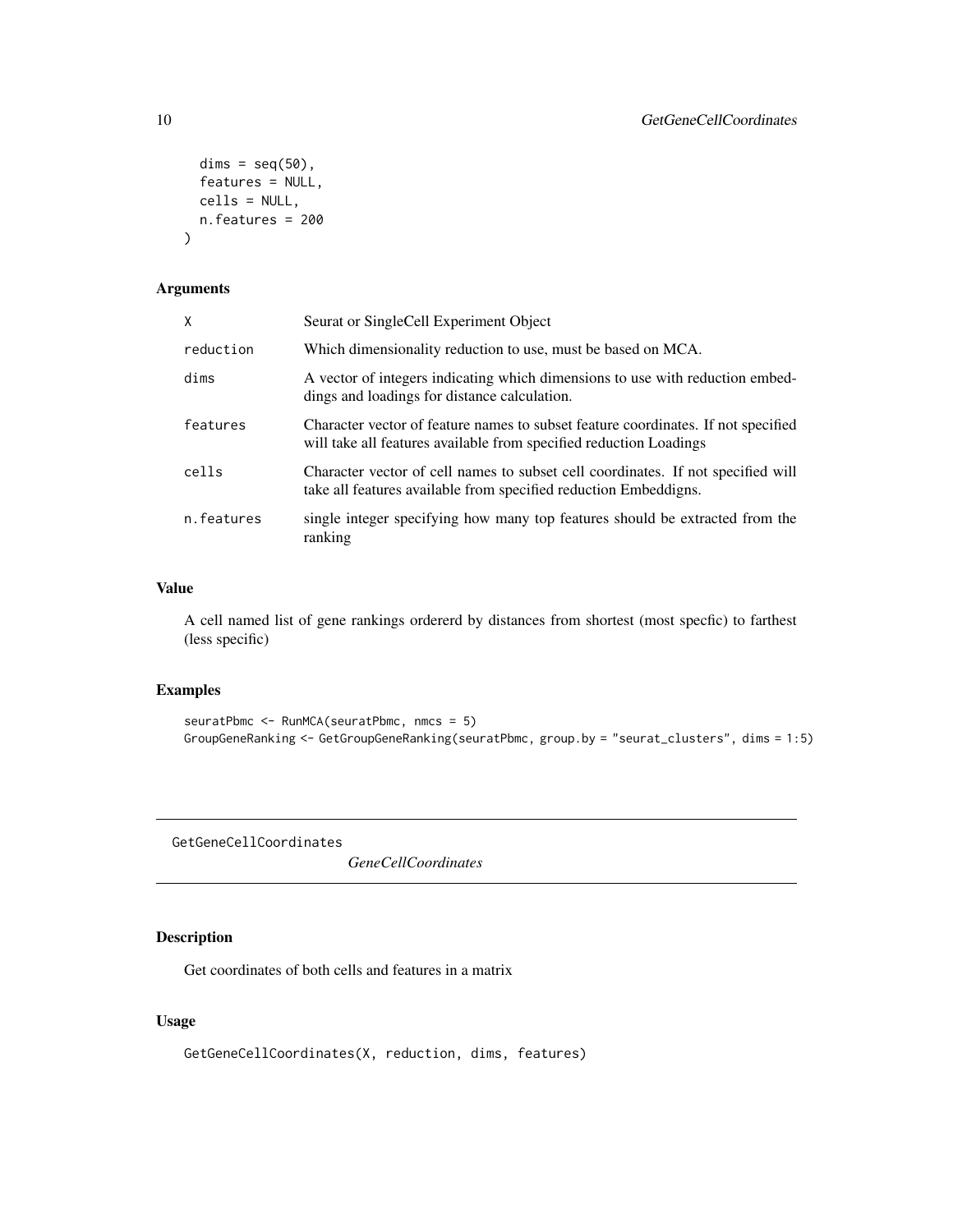## <span id="page-10-0"></span>GetGroupCoordinates 11

## Arguments

| X         | Seurat or SingleCellExperiment Object                                                                                                                    |
|-----------|----------------------------------------------------------------------------------------------------------------------------------------------------------|
| reduction | Which dimensionality reduction to use, must be based on MCA.                                                                                             |
| dims      | A vector of integers indicating which dimensions to use with reduction embed-<br>dings and loadings for distance calculation.                            |
| features  | Character vector of feature names to subset feature coordinates. If not specified<br>will take all features available from specified reduction Loadings. |

## Value

A matrix with gene and cell coordinates of MCA

GetGroupCoordinates *Centroids Coordinates*

## Description

Centroids calculation for a given group of cells defined for instance by cell type/ condition.

## Usage

```
GetGroupCoordinates(X, group.by, reduction, dims, ...)
## S3 method for class 'matrix'
GetGroupCoordinates(X, group.by, reduction = NULL, dims, ...)
## S3 method for class 'Seurat'
GetGroupCoordinates(X, group.by = NULL, reduction = "mca", dims = seq(50), ...)
## S3 method for class 'SingleCellExperiment'
GetGroupCoordinates(X, group.by = NULL, reduction = "MCA", dims, ...)
```
#### Arguments

| X         | Seurat or SingleCellExperiment object, alternatively a matrix.                                                                     |
|-----------|------------------------------------------------------------------------------------------------------------------------------------|
| group.by  | column name of meta.data (Seurat) or ColData (SingleCellExperiment). For<br>Seurat object if NULL active ident slot will be taken. |
| reduction | Which dimensionality reduction to use, must be based on MCA.                                                                       |
| dims      | A vector of integers indicating which dimensions to use with reduction embed-<br>dings and loadings for distance calculation.      |
| $\cdot$   | Other arguments passed to methods                                                                                                  |

#### Value

A data.table with coordinates of the group centroids for the specidied dims.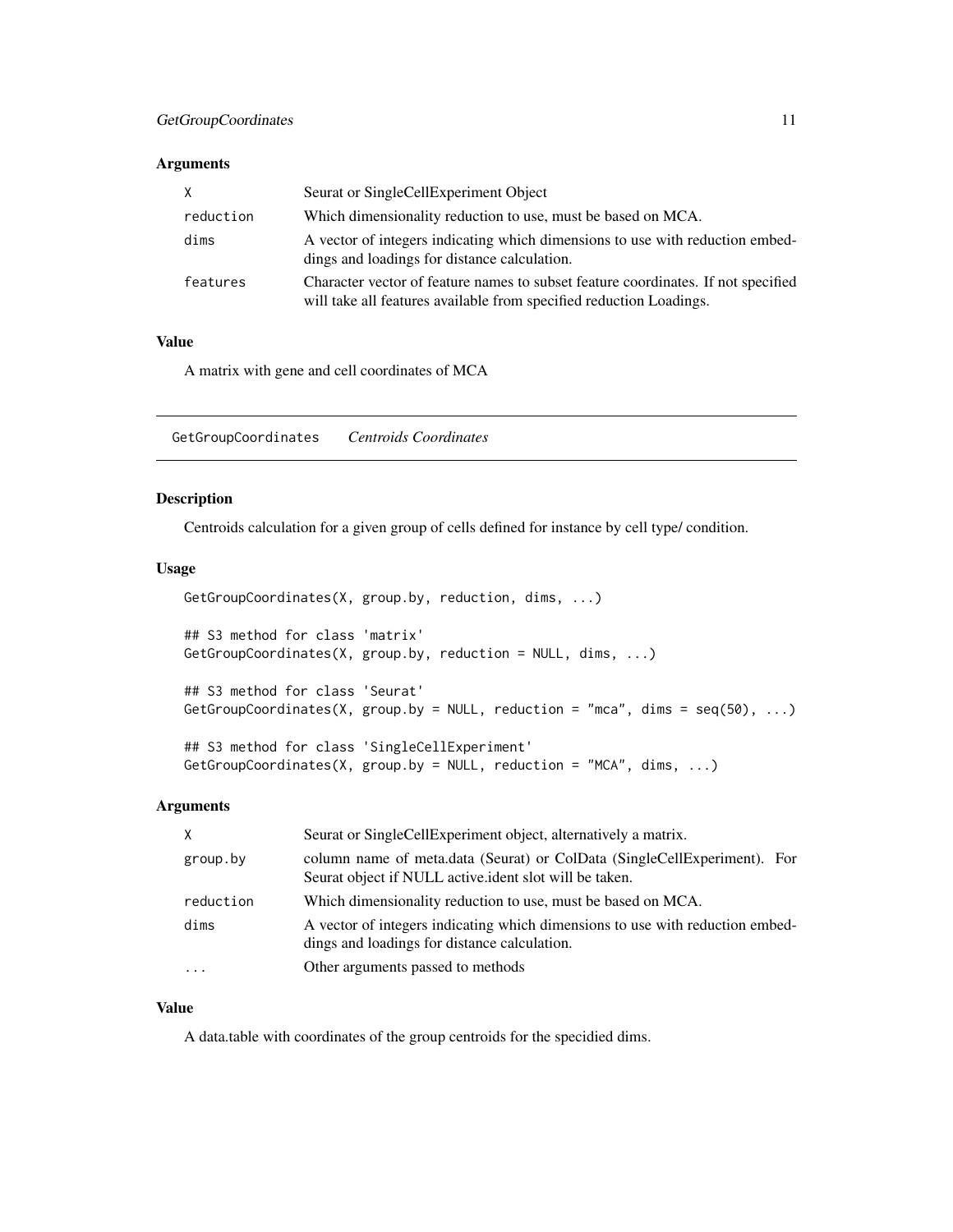<span id="page-11-0"></span>GetGroupGeneDistance *Centroids-Genes distances*

#### Description

Distance calculation between genes and group of cells centroids.

## Usage

```
GetGroupGeneDistance(X, group.by, reduction, dims, features)
## S3 method for class 'Seurat'
GetGroupGeneDistance(
  X,
  group.by = NULL,reduction = "mca",
 dims = seq(50),
  features = NULL
)
## S3 method for class 'SingleCellExperiment'
GetGroupGeneDistance(
 X,
 group.by,
 reduction = "MCA",
 dims = seq(50),
  features = NULL
\mathcal{L}
```
## Arguments

| X         | Seurat or SingleCellExperiment object, alternatively a matrix.                                                                |
|-----------|-------------------------------------------------------------------------------------------------------------------------------|
| group.by  | column name of meta.data (Seurat) or ColData (SingleCellExperiment)                                                           |
| reduction | Which dimensionality reduction to use, must be based on MCA.                                                                  |
| dims      | A vector of integers indicating which dimensions to use with reduction embed-<br>dings and loadings for distance calculation. |
| features  | A character vector of features name to subset feature coordinates for distance<br>calculation.                                |

## Value

Distance Matrix between groups (column) and genes (row)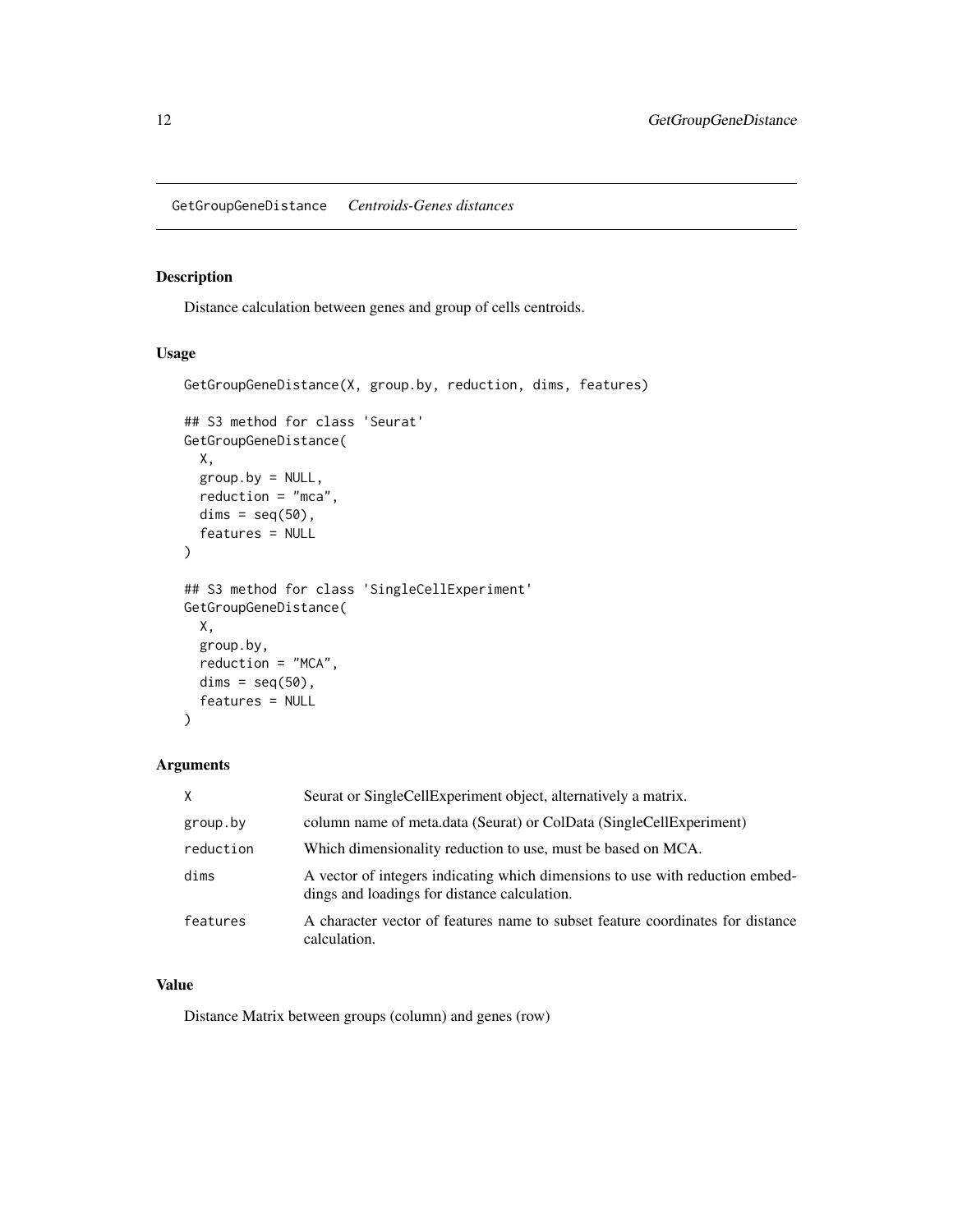<span id="page-12-0"></span>GetGroupGeneRanking *Gene Specificity Ranking Calculation*

## Description

Gene Specificity Ranking Calculation

## Usage

```
GetGroupGeneRanking(X, group.by, reduction, dims, features)
## S3 method for class 'Seurat'
GetGroupGeneRanking(
  X,
 group.by = NULL,
  reduction = "mca",
 dims = seq(50),
  features = NULL
)
## S3 method for class 'SingleCellExperiment'
GetGroupGeneRanking(
 X,
  group.by,
  reduction = "MCA",
 dims = seq(50),
  features = NULL
)
```
#### Arguments

| X         | Seurat or SingleCellExperiment object, alternatively a matrix.                                                                |
|-----------|-------------------------------------------------------------------------------------------------------------------------------|
| group.by  | column name of meta.data (Seurat) or ColData (SingleCellExperiment)                                                           |
| reduction | Which dimensionality reduction to use, must be based on MCA.                                                                  |
| dims      | A vector of integers indicating which dimensions to use with reduction embed-<br>dings and loadings for distance calculation. |
| features  | A character vector of features name to subset feature coordinates for distance<br>calculation.                                |

## Value

List of genes ranking for each groups

## Examples

```
seuratPbmc <- RunMCA(seuratPbmc, nmcs = 5)
GroupGeneRanking <- GetGroupGeneRanking(seuratPbmc, group.by = "seurat_clusters", dims = 1:5)
```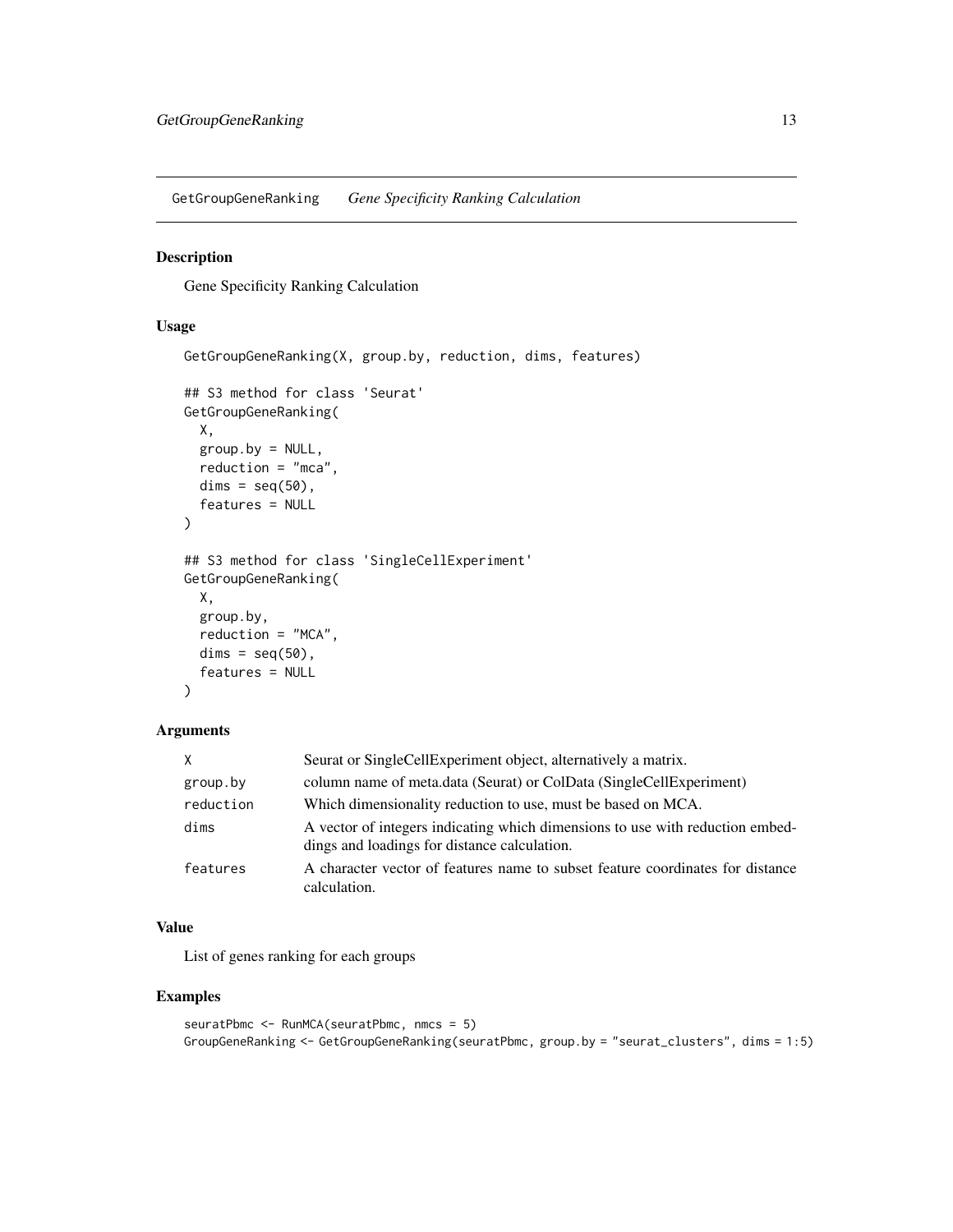<span id="page-13-0"></span>

Extract cluster/group gene sets from MCA

## Usage

```
GetGroupGeneSet(X, group.by, reduction, dims, features, n.features)
## S3 method for class 'Seurat'
GetGroupGeneSet(
 X,
 group.py = NULL,reduction = "mca",
 dims = seq(50),
 features = NULL,
  n.features = 200
\lambda## S3 method for class 'SingleCellExperiment'
GetGroupGeneSet(
 X,
 group.py = NULL,reduction = "MCA",
 dims = seq(50),
  features = NULL,
 n.features = 200
\mathcal{L}
```
#### Arguments

| X          | Seurat or SingleCellExperiment object, alternatively a matrix.                                        |
|------------|-------------------------------------------------------------------------------------------------------|
| group.by   | column name of meta.data (Seurat) or ColData (SingleCellExperiment).                                  |
| reduction  | Which dimensionality reduction to use, must be based on MCA.                                          |
| dims       | A vector of integers indicating which dimensions to use with reduction for dis-<br>tance calculation. |
| features   | A character vector of features name to subset feature coordinates for distance<br>calculation.        |
| n.features | A single integer specifying how many top features will be extracted from rank-<br>ing.                |

### Value

Distance Matrix between groups (column) and genes (row)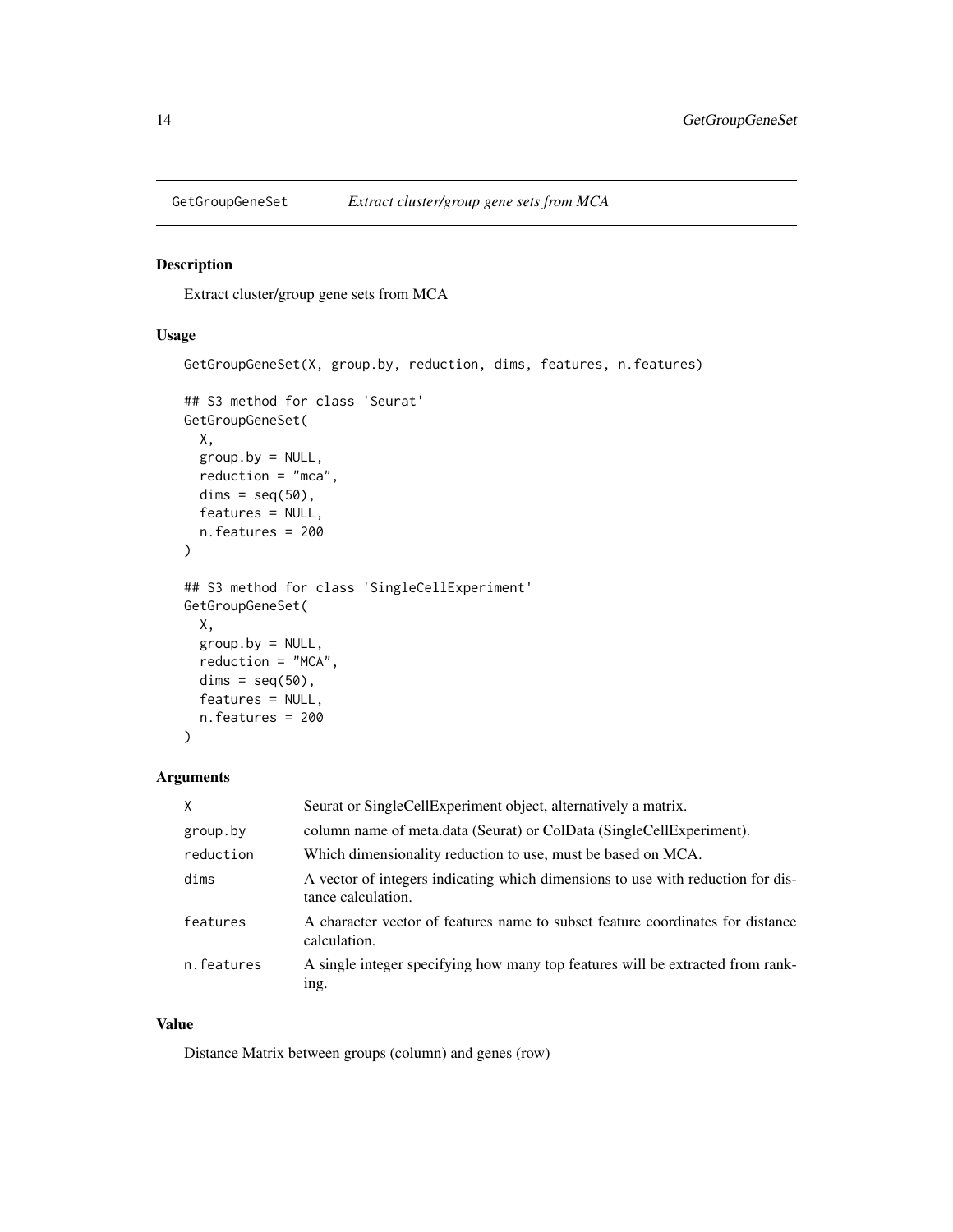## <span id="page-14-0"></span>GetGSEAMatrix 15

## Examples

```
seuratPbmc <- RunMCA(seuratPbmc, nmcs = 5)
GroupGeneSet <- GetGroupGeneSet(seuratPbmc, dims = 1:5, group.by = "seurat_clusters")
```
GetGSEAMatrix *Get Matrix from Enrichment Results*

## Description

Extract enrcihment score Matrix from RunGSEA functions.

## Usage

GetGSEAMatrix(X, metric = "ES")

#### Arguments

| X      | an enrichment results obtained by RunGroupGSEA or RunCellGSEA                          |
|--------|----------------------------------------------------------------------------------------|
| metric | a character indicating which metric to use as value of matrix (ES, NES, padj,<br>(pval |

## Value

A matrix of geneset enrichment metric with cell/group at columns and pathways/genesets at rows

#### Examples

```
seuratPbmc <- RunMCA(seuratPbmc, nmcs = 5)
GSEAResults <- RunGroupGSEA(seuratPbmc, Hallmark, group.by = "seurat_clusters", dims = 1:5)
GSEAMatrix <- GetGSEAMatrix(GSEAResults)
```
Hallmark *Hallmark Pathways from MSigDB*

## Description

A dataset containing the Hallmark gene sets from MSigDB.

#### Usage

Hallmark

## Format

A named list of length 50 containing Hallmark gene sets.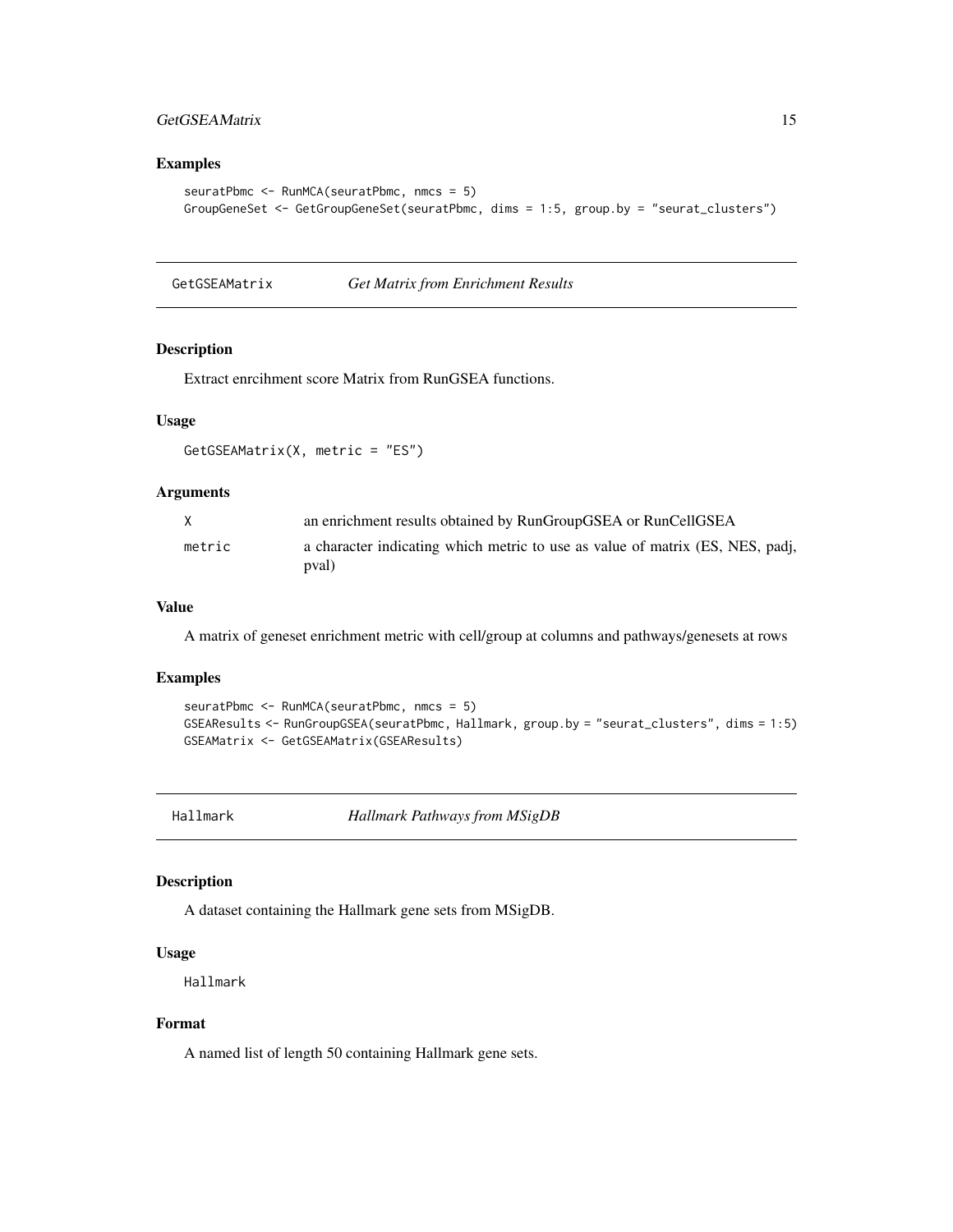## <span id="page-15-0"></span>Source

[http://software.broadinstitute.org/gsea/msigdb/download\\_file.jsp?filePath=/resou](http://software.broadinstitute.org/gsea/msigdb/download_file.jsp?filePath=/resources/msigdb/6.2/h.all.v6.2.symbols.gmt)rces/ [msigdb/6.2/h.all.v6.2.symbols.gmt](http://software.broadinstitute.org/gsea/msigdb/download_file.jsp?filePath=/resources/msigdb/6.2/h.all.v6.2.symbols.gmt)

## References

Liberzon A, Birger C, Thorvaldsdóttir H, Ghandi M, Mesirov JP, Tamayo P. The Molecular Signatures Database (MSigDB) hallmark gene set collection. Cell Syst. 2015 Dec 23;1(6):417-425.

HgProteinCodingGenes *Homo Sapiens Protein Coding Genes*

#### Description

A gene list of human protein coding genes extracted from biomaRt.

#### Usage

HgProteinCodingGenes

## Format

A list of 19308 gene onthology terms with the corresponding genes.

#### Source

<http://software.broadinstitute.org/gsea/msigdb/collections.jsp#C5>

## References

The Gene Ontology project in 2008, The Gene Ontology Consortium Nucleic Acids Research, Volume 36, Issue suppl\_1, January 2008, Pages D440–D444,

import *Import*

#### Description

Import

#### Usage

import()

#### Value

updates NAMESPACE import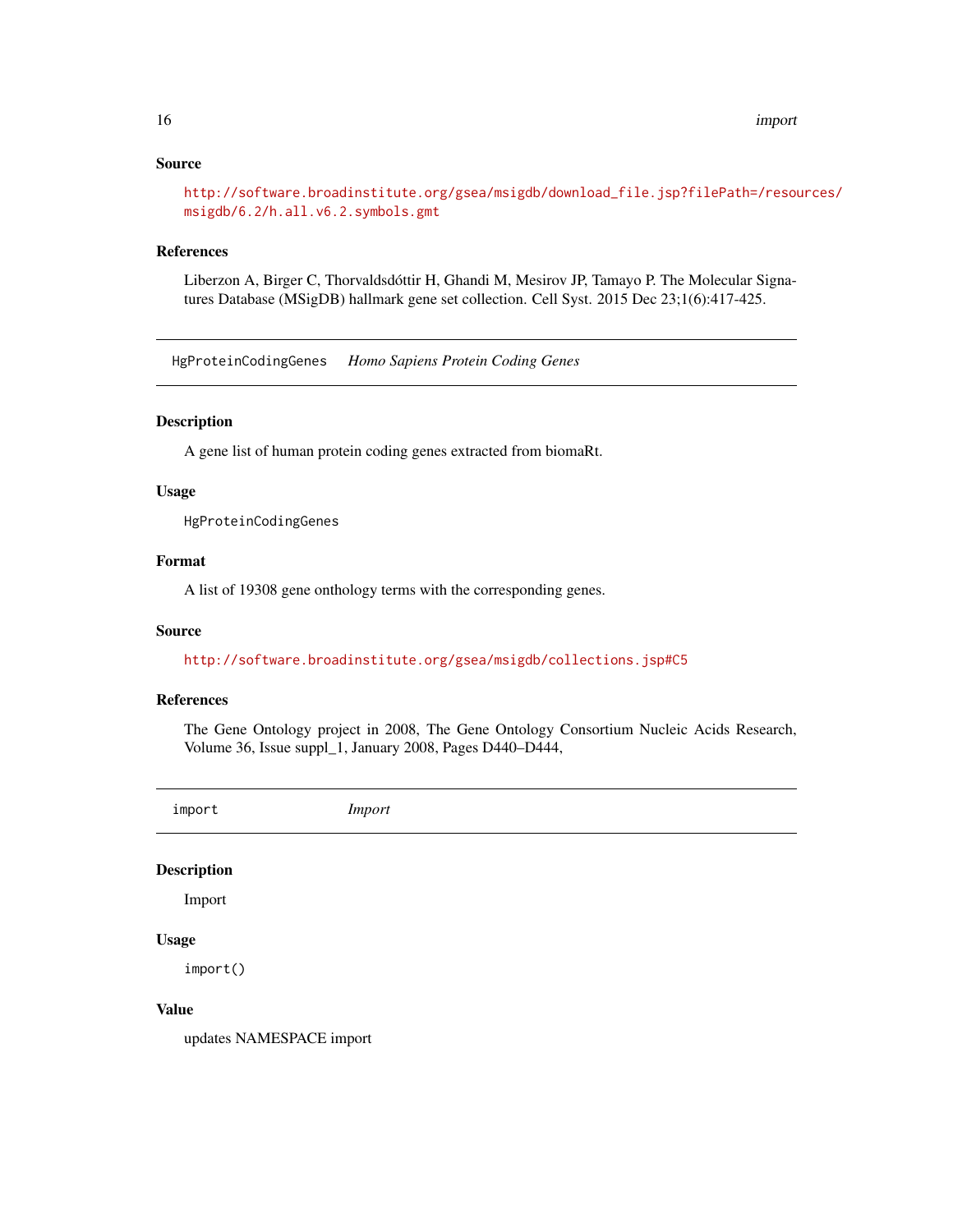<span id="page-16-0"></span>MgProteinCodingGenes *Mus Musculus Protein Coding Genes*

#### Description

A gene list of mouse protein coding genes extracted from biomaRt.

## Usage

MgProteinCodingGenes

## Format

A list of 3857 gene onthology terms with the corresponding genes.

#### Source

<http://software.broadinstitute.org/gsea/msigdb/collections.jsp#C5>

## References

The Gene Ontology project in 2008, The Gene Ontology Consortium Nucleic Acids Research, Volume 36, Issue suppl\_1, January 2008, Pages D440–D444,

pairDist *Distance Calculation*

## Description

Small function to calculate quickly the distance between rows of two matrix.

#### Usage

pairDist(x, y)

## Arguments

| x | a matrix |
|---|----------|
| У | a matrix |

#### Value

A Distance Matrix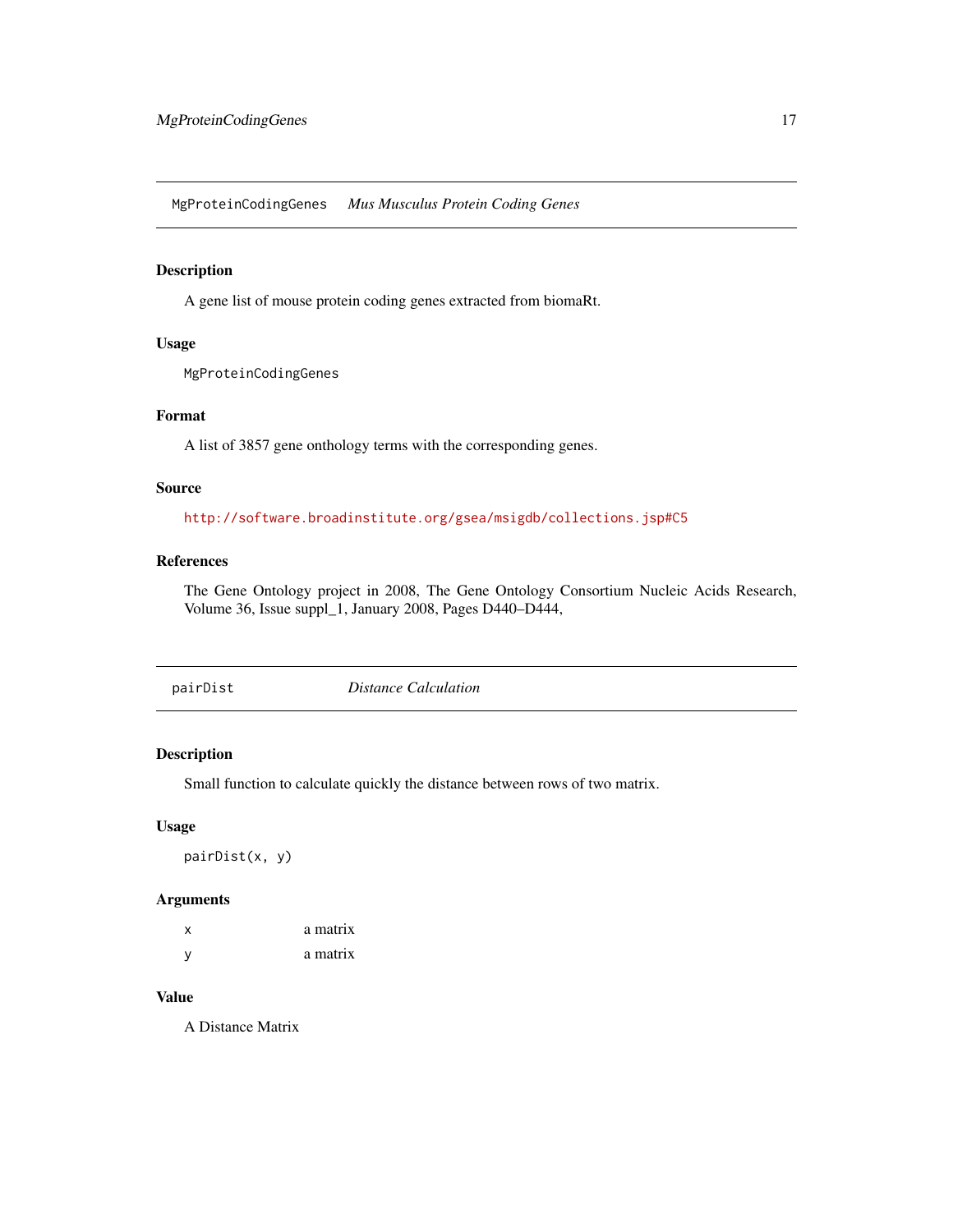<span id="page-17-0"></span>

Small modification of the Scater plotReducedDim function to enable plotting features for mca like dimensionality reduction. Allows to represent a set of genes of interest on top of the regular cell scatter plot. The label of the genes can be iverlayed also but it is recommended to plot less than 50 genes label as it can overcrowd the plot severely.

### Usage

```
plotReducedDimMC(
 X,
  reduction = "MCA",
 dims = c(1, 2),
  features = NULL,
  size.feature = 3,
  size.feature.text = 5,
  as.text = FALSE,
  ...
)
```
#### Arguments

| X                 | a Single Cell Experiment Object                                                                                                           |  |
|-------------------|-------------------------------------------------------------------------------------------------------------------------------------------|--|
| reduction         | Which dimensionality reduction to use. If not specified, searches for mca.                                                                |  |
| dims              | Dimensions to plot, must be a two-length numeric vector specifying x- and y-<br>dimensions                                                |  |
| features          | character vector of features to plot, must be present in the specified dimension<br>loadings                                              |  |
| size.feature      | integer indicating size of geom_point for features                                                                                        |  |
| size.feature.text |                                                                                                                                           |  |
|                   | integer indicating size of geom text for features                                                                                         |  |
| as.text           | logical indicating as to include text label for feature plotting, will produce warn-<br>ing if TRUE and length $(\text{features}) > 50$ . |  |
| $\ddotsc$         | Other arguments passed to plotReducedDim                                                                                                  |  |

#### Value

A ggplot object

#### Examples

```
scePBMC <- as.SingleCellExperiment(seuratPbmc)
scePBMC <- RunMCA(scePBMC, nmcs = 5)
plotReducedDimMC(scePBMC)
```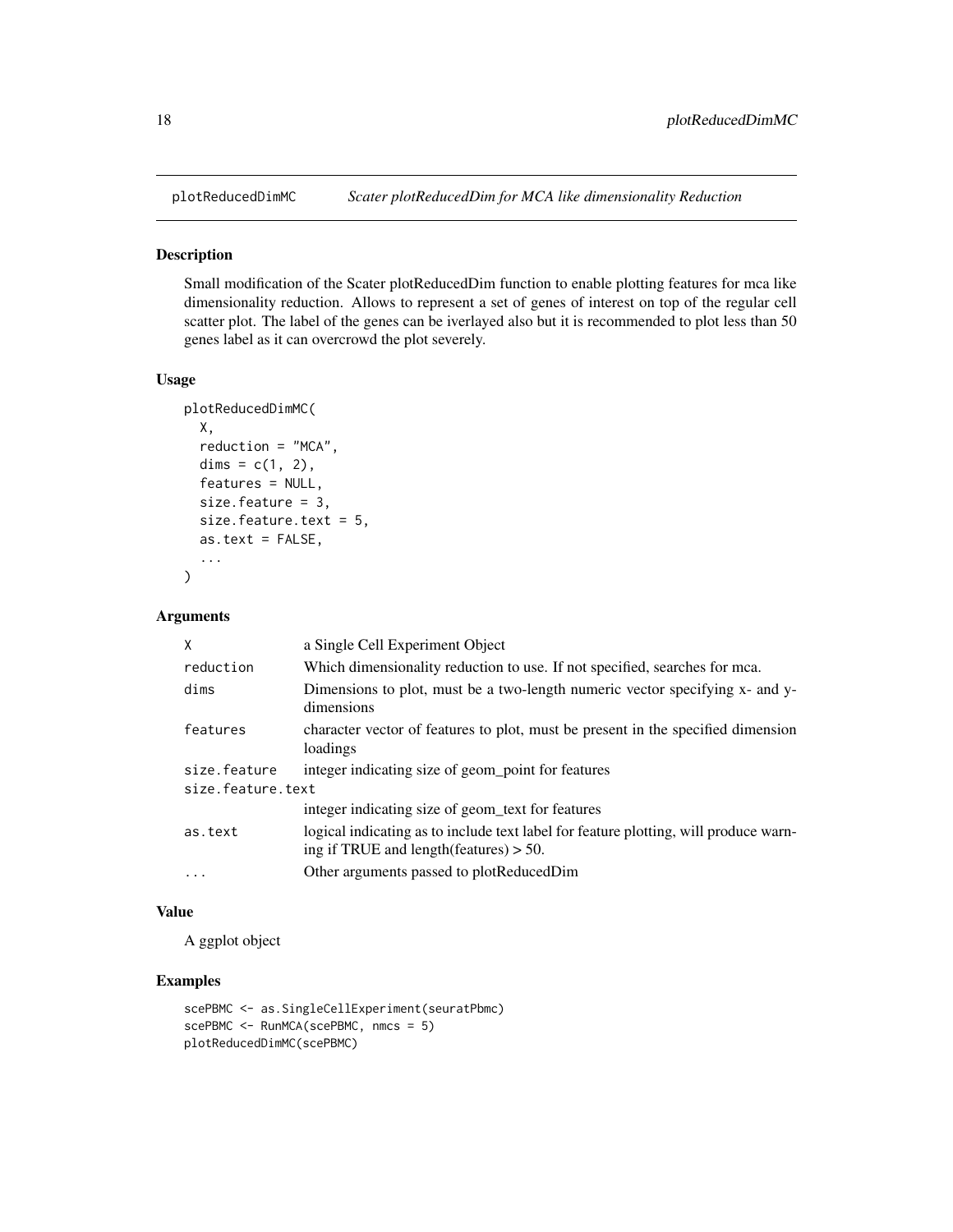<span id="page-18-0"></span>

Calculate cells gene specificty ranking and then perform geneset enrichment analysis (fgsea) on it. However, due to the very long running time of gene set enrichment analysis, we recommend the usage of RunCellHGT.

```
RunCellGSEA(
 X,
 pathways,
 reduction,
 dims,
  features,
 cells,
 nperm,
 minSize,
 maxSize,
 gseaParam,
  n.core
)
## S3 method for class 'Seurat'
RunCellGSEA(
 X,
 pathways,
 reduction = "mca",
 dims = seq(50),
  features = NULL,
 cells = NULL,
 nperm = 1000,
 minSize = 10,
 maxSize = 500,
 gseaParam = 0,
 n.core = 1)
## S3 method for class 'SingleCellExperiment'
RunCellGSEA(
 X,
 pathways,
 reduction = "mca",
  dims = seq(50),
  features = NULL,
```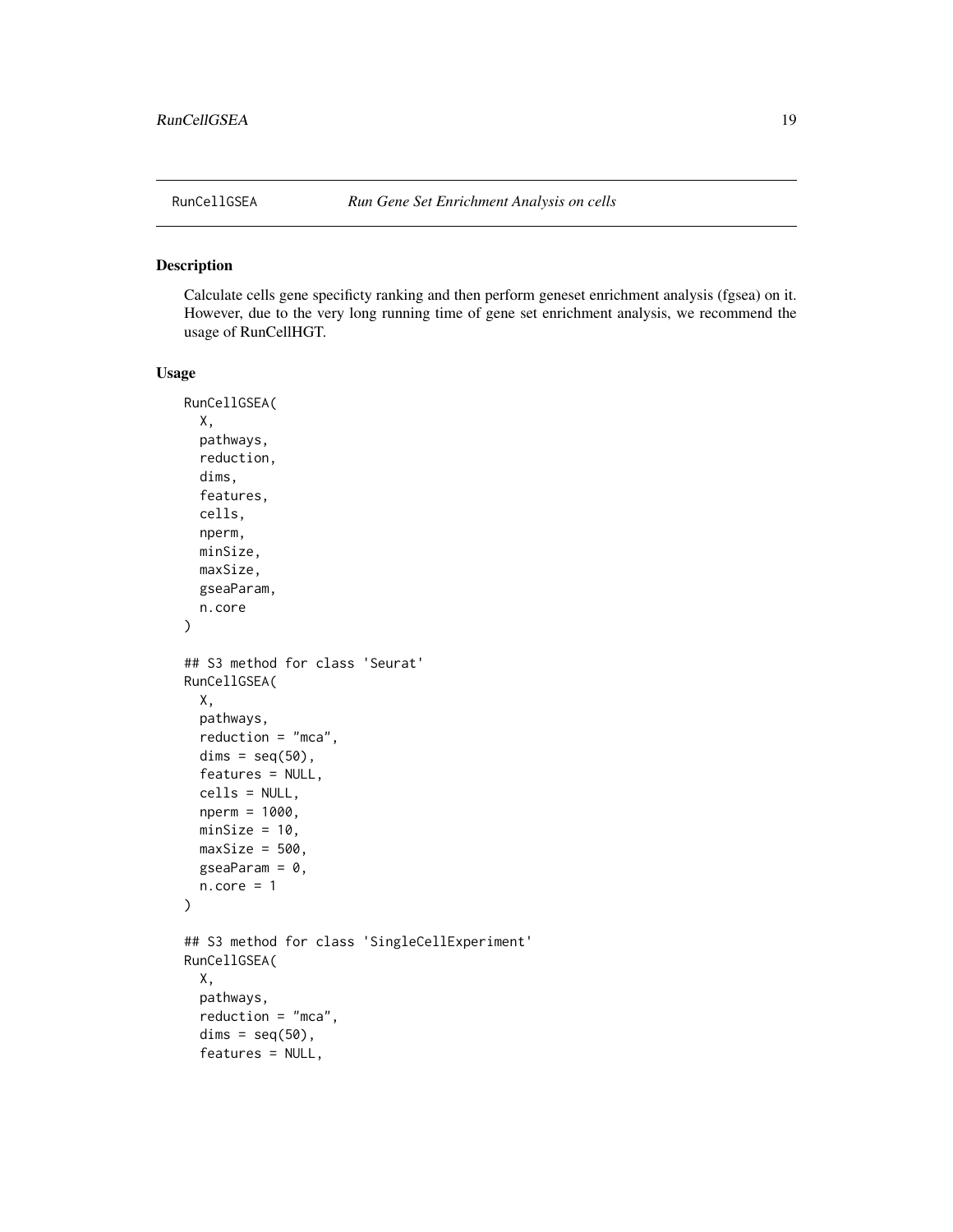```
cells = NULL,
 nperm = 1000,
 minSize = 10,
 maxSize = 500,
 gseaParam = 0,
 n.core = 1\mathcal{L}
```
## Arguments

| X         | Seurat or SingleCellExperiment object                                                                                                                    |
|-----------|----------------------------------------------------------------------------------------------------------------------------------------------------------|
| pathways  | List of gene sets to check                                                                                                                               |
| reduction | Which dimensionality reduction to use, must be based on MCA.                                                                                             |
| dims      | A vector of integers indicating which dimensions to use with reduction embed-<br>dings and loadings for distance calculation.                            |
| features  | Character vector of feature names to subset feature coordinates. If not specified<br>will take all features available from specified reduction Loadings. |
| cells     | Character vector of cell names to subset cell coordinates. If not specified will<br>take all features available from specified reduction Embeddings      |
| nperm     | Number of permutations to do. Minimial possible nominal p-value is about<br>1/nperm                                                                      |
| minSize   | Minimal size of a gene set to test. All pathways below the threshold are ex-<br>cluded.                                                                  |
| maxSize   | Maximal size of a gene set to test. All pathways above the threshold are ex-<br>cluded.                                                                  |
| gseaParam | GSEA parameter value, all gene-level statis are raised to the power of 'gsea-<br>Param' before calculation of GSEA enrichment scores                     |
| n.core    | A single integer to specify the number of core for parallelisation.                                                                                      |

## Value

A data.table with geneset enrichment analysis statistics.

## Examples

```
seuratPbmc <- RunMCA(seuratPbmc, nmcs = 5)
GSEAResults <- RunCellGSEA(seuratPbmc, Hallmark, dims = 1:5)
```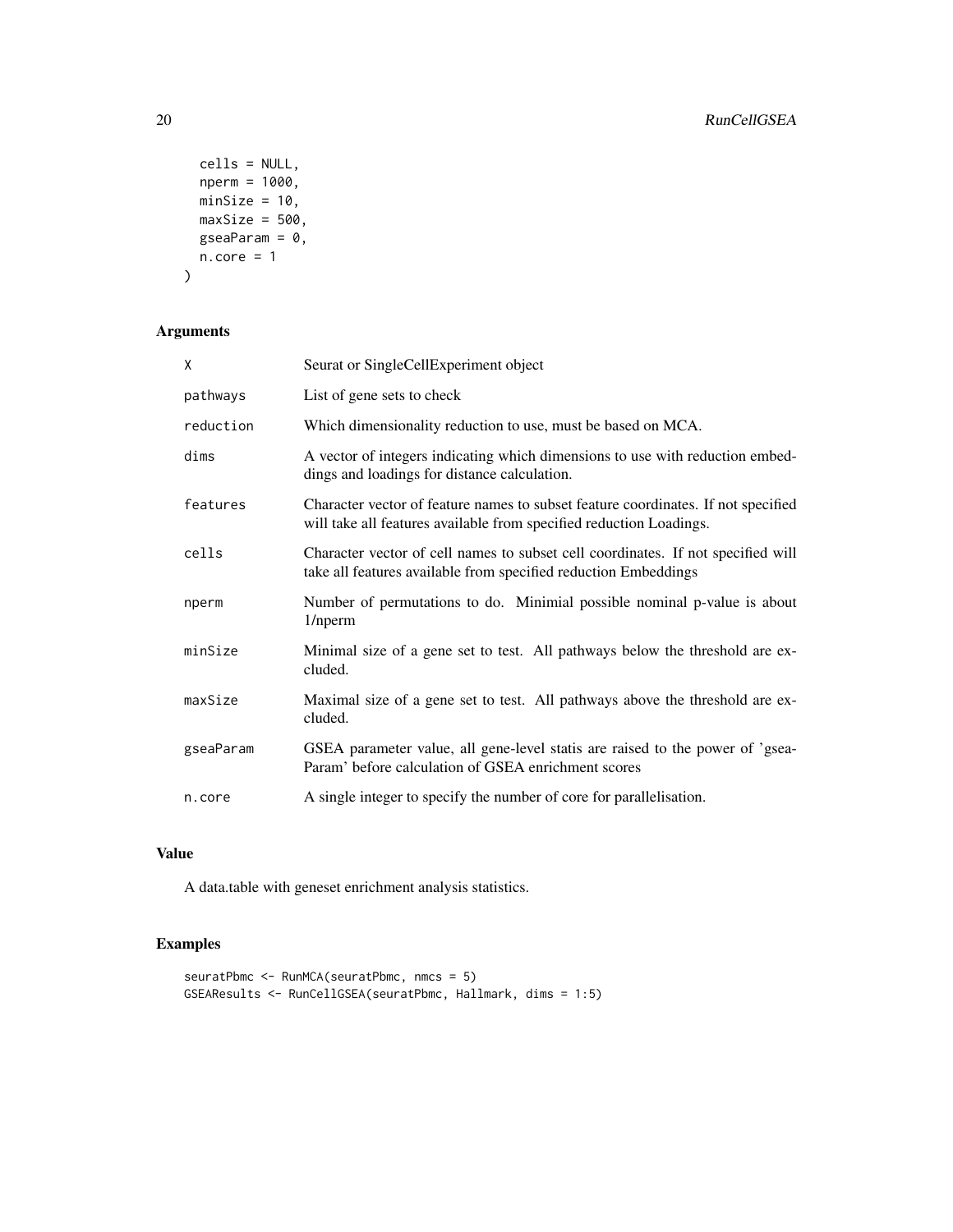<span id="page-20-0"></span>

RunCellHGT calculates the gene signatures for each cells and performs hypergeometric test against a user defined gene signatures/pathways (named list of genes). It returns a score of enrichment in the form of -log10 pvalue(see log.trans argument). The obtained matrix can then be integrated in Seurat or SingleCellExperiment object. It can notably be used with cell type signatures to predict cell types or with functionnal pathways

```
RunCellHGT(
 X,
 pathways,
  reduction,
 n.features,
  features,
 dims,
 minSize,
 log.trans,
  p.adjust
)
## S3 method for class 'SingleCellExperiment'
RunCellHGT(
 X,
 pathways,
 reduction = "MCA",
 n.features = 200,
  features = NULL,
 dims = seq(50),
 minSize = 10,
 log.trans = TRUE,
 p.addjust = TRUE)
## S3 method for class 'Seurat'
RunCellHGT(
 X,
 pathways,
  reduction = "mca",
 n.features = 200,
  features = NULL,
  dims = seq(50),
 minSize = 10,
```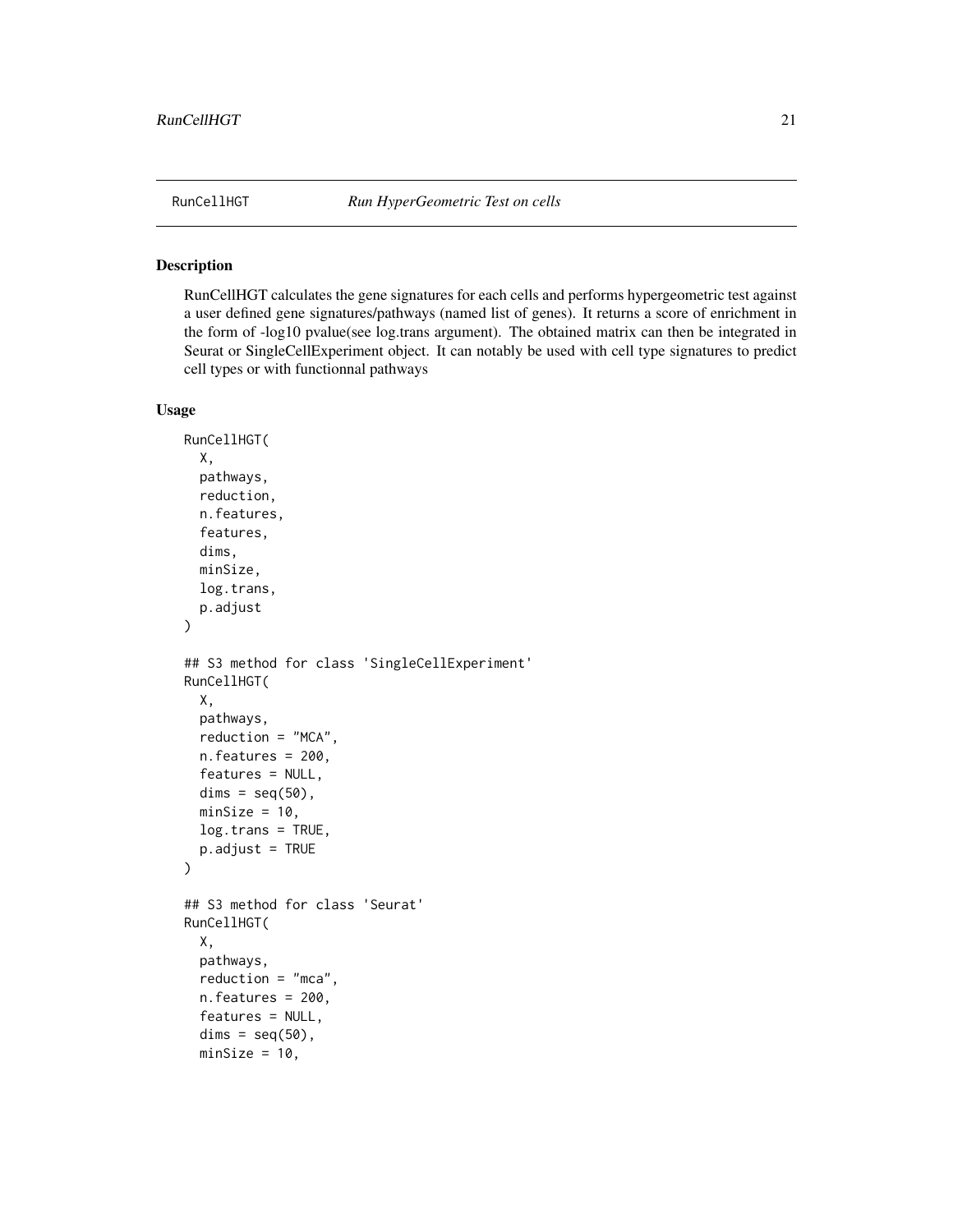```
log.trans = TRUE,
  p.addjust = TRUE\mathcal{L}
```
## Arguments

| X          | Seurat or SingleCellExperiment object with mca performed                                                           |
|------------|--------------------------------------------------------------------------------------------------------------------|
| pathways   | geneset to perform hypergeometric test on (named list of genes)                                                    |
| reduction  | name of the MCA reduction                                                                                          |
| n.features | integer of top n features to consider for hypergeometric test                                                      |
| features   | vector of features to calculate the gene ranking by default will take everything<br>in the selected mca reduction. |
| dims       | MCA dimensions to use to compute n. features top genes.                                                            |
| minSize    | minimum number of overlapping genes in geneset and                                                                 |
| log.trans  | if TRUE transform the pvalue matrix with -log10 and convert it to sparse matrix                                    |
| p.adjust   | if TRUE apply Benjamini Hochberg correction to p-value                                                             |

## Value

a matrix of benjamini hochberg adjusted pvalue pvalue or a sparse matrix of (-log10) benjamini hochberg adjusted pvalue

## Examples

```
seuratPbmc <- RunMCA(seuratPbmc, nmcs = 5)
Enrichment \leq RunCellHGT(X = seuratPbmc, pathways = Hallmark, dims = 1:5)
```
RunGroupGSEA *Run GSEA on cluster/groups*

## Description

Calculate group gene specificty ranking and then perform geneset enrichment analysis on it.

```
RunGroupGSEA(
  X,
 pathways,
  group.by,
  reduction,
  dims,
  features,
  nperm,
 minSize,
```
<span id="page-21-0"></span>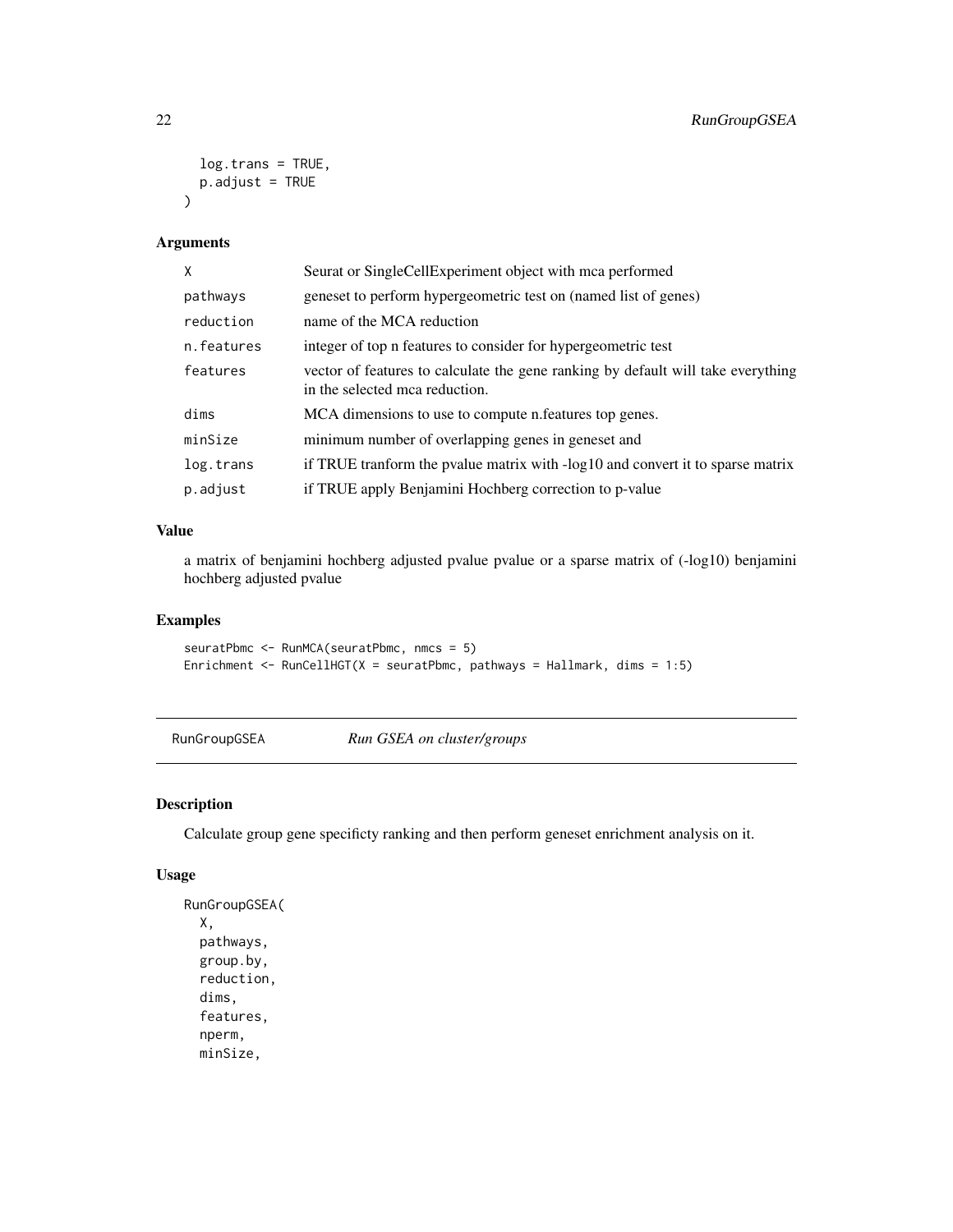```
maxSize,
 gseaParam
\mathcal{L}## S3 method for class 'Seurat'
RunGroupGSEA(
 X,
 pathways,
 group.py = NULL,reduction = "mca",
 dims = seq(50),
  features = NULL,
 nperm = 1000,
 minSize = 10,
 maxSize = 500,
 gseaParam = 0
)
## S3 method for class 'SingleCellExperiment'
RunGroupGSEA(
 X,
 pathways,
 group.by,
  reduction = "MCA",
 dims = seq(50),
  features = NULL,
 nperm = 1000,
 minSize = 10,
 maxSize = 500,
 gseaParam = 0
)
```

```
Arguments
```

| Χ         | pathways List of gene sets to check                                                                                                                               |
|-----------|-------------------------------------------------------------------------------------------------------------------------------------------------------------------|
| pathways  | reduction Which dimensionality reduction to use, must be based on MCA.                                                                                            |
| group.by  | dims A vector of integers indicating which dimensions to use with reduction<br>embeddings and loadings for distance calculation.                                  |
| reduction | features Character vector of feature names to subset feature coordinates. If not<br>specified will take all features available from specified reduction Loadings. |
| dims      | cells Character vector of cell names to subset cell coordinates. If not specified<br>will take all features available from specified reduction Embeddings         |
| features  | cells Character vector of cell names to subset cell coordinates. If not specified<br>will take all features available from specified reduction Embeddings         |
| nperm     | nperm Number of permutations to do. Minimial possible nominal p-value is<br>about 1/nperm                                                                         |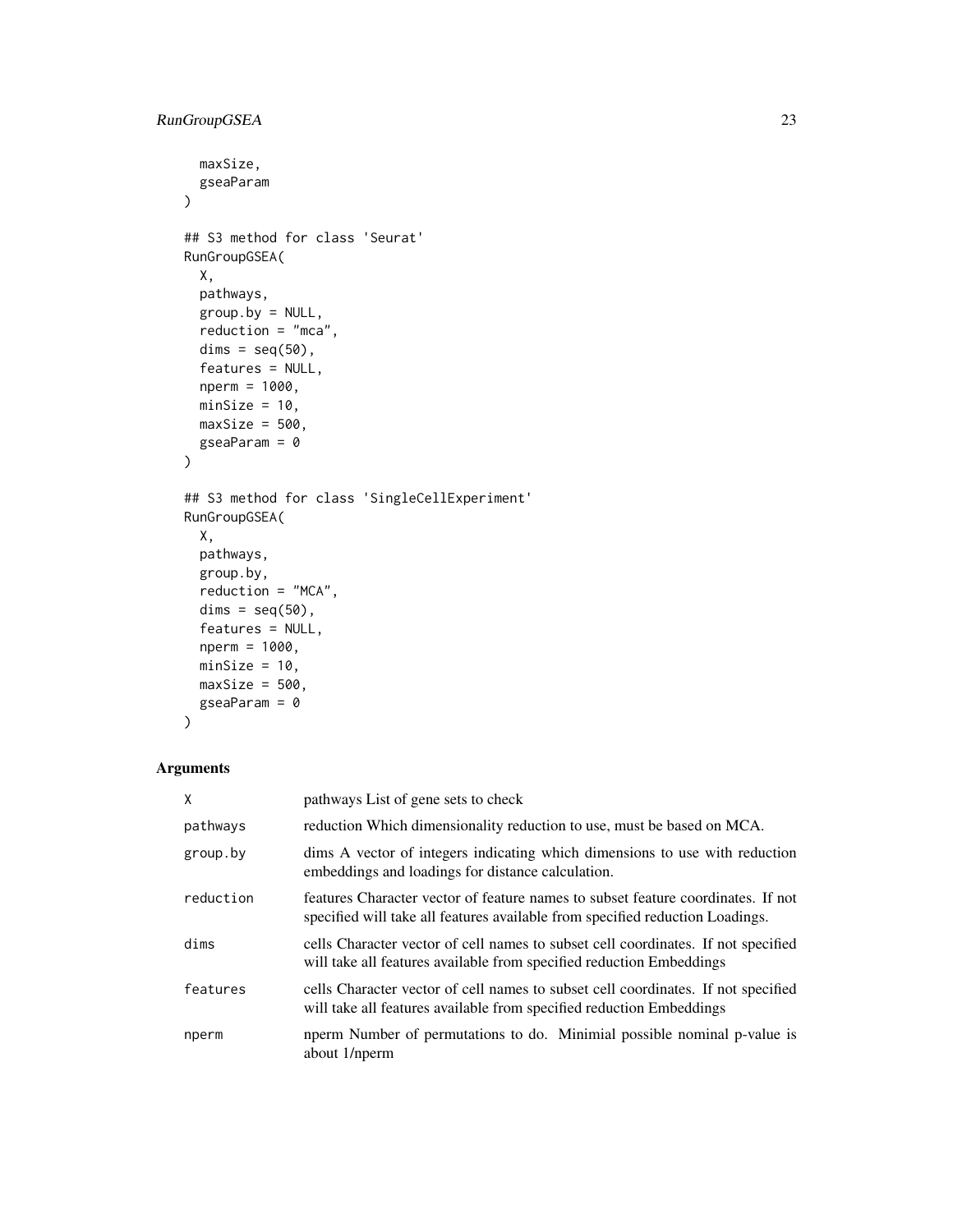<span id="page-23-0"></span>

| minSize   | minSize Minimal size of a gene set to test. All pathways below the threshold are<br>excluded.                                                |
|-----------|----------------------------------------------------------------------------------------------------------------------------------------------|
| maxSize   | maxSize Maximal size of a gene set to test. All pathways above the threshold<br>are excluded.                                                |
| gseaParam | gseaParam GSEA parameter value, all gene-level statis are raised to the power<br>of 'gseaParam' before calculation of GSEA enrichment scores |

## Value

A data.table with geneset enrichment analysis statistics.

#### Examples

```
seuratPbmc <- RunMCA(seuratPbmc, nmcs = 5)
GSEAResults <- RunGroupGSEA(seuratPbmc, Hallmark, group.by = "seurat_clusters", dims = 1:5)
```
RunMCA *Run Multiple Correspondence Analysis*

## Description

RunMCA allows to compute the Multiple Corespondence Analysis on the single cell data contained in Seurat or SingleCellExperiment. MCA is a statistical technique close to PCA that provides a simultaneous representation of observations (e.g. cells) and variables (e.g. genes) in low-dimensional space. The barycentric relation among cells and genes is a distinctive feature of MCA biplots and represents a major advantage as compared to other types of biplots such as those produced by Principal Component Analysis as well as over alternative low-dimensional transformations providing only cell projections. Thus, in the MCA biplot, analytical distances can be calculated not only between cells and between genes, but also between each cell and each gene in order to estimate its association. Thus, the closer a gene g is to a cell c, the more specific to such a cell it can be considered. Gene-to-cell distances can then be ranked for each individual cell, and the top-ranked genes may be regarded as a unique gene signature representing the identity card of the cell.

```
RunMCA(X, nmcs, features, reduction.name, slot, ...)
## S3 method for class 'matrix'
RunMCA(X, nmcs = 50, features = NULL, reduction.name = "MCA", \ldots)
## S3 method for class 'Seurat'
RunMCA(
 X,
 nmcs = 50.
  features = NULL,
  reduction.name = "mca",
  slot = "data",
```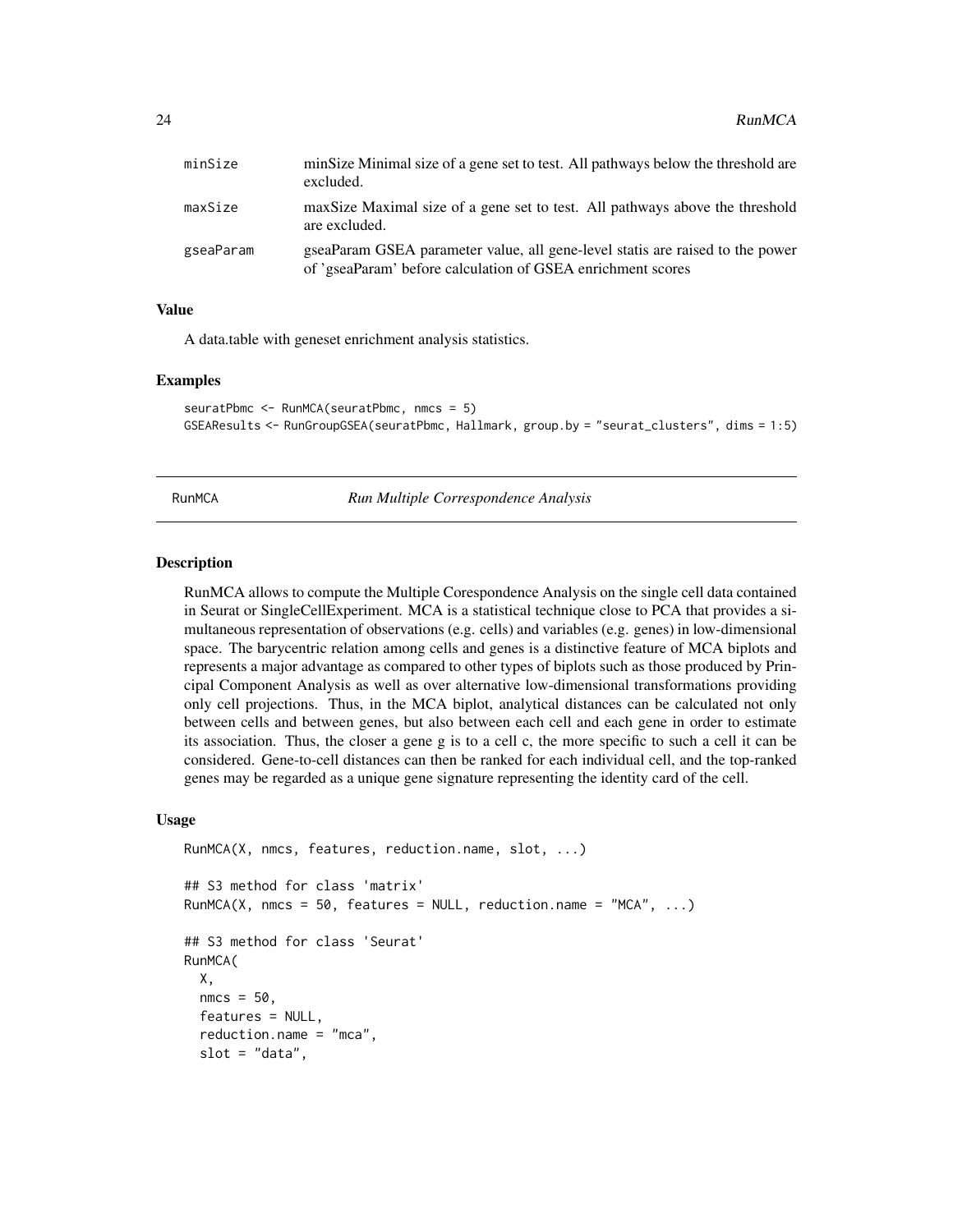## <span id="page-24-0"></span>RunMCDMAP 25

```
assay = DefaultAssay(X),
  ...
\mathcal{L}## S3 method for class 'SingleCellExperiment'
RunMCA(
 X,
 nmcs = 50,
  features = NULL,
  reduction.name = "MCA",
  slot = "logcounts",
  ...
)
```
## Arguments

| X        | Seurat, SingleCellExperiment or matrix object                                                                    |
|----------|------------------------------------------------------------------------------------------------------------------|
| nmcs     | number of components to compute and store, default set to 30                                                     |
| features | character vector of feature names. If not specified all features will be taken.                                  |
|          | reduction name name of the reduction default set to 'MCA' for SingleCellExperiment and mca                       |
| slot     | Which slot to pull expression data from? Default to logcounts for SingleCellEx-<br>periment and data for Seurat. |
|          | other aruments passed to methods                                                                                 |
| assay    | Name of Assay MCA is being run on                                                                                |

## Value

Seurat or SCE object with MCA calculation stored in the reductions slot.

## Examples

```
seuratPbmc <- RunMCA(seuratPbmc, nmcs = 5)
```
RunMCDMAP *Diffusion Map on MCA coordinates*

## Description

(!EXPERIMENTAL) Run DiffusionMap on MCA cell and feature coordinates. This will allow to draw the trajectory of both cells and the genes at the same time.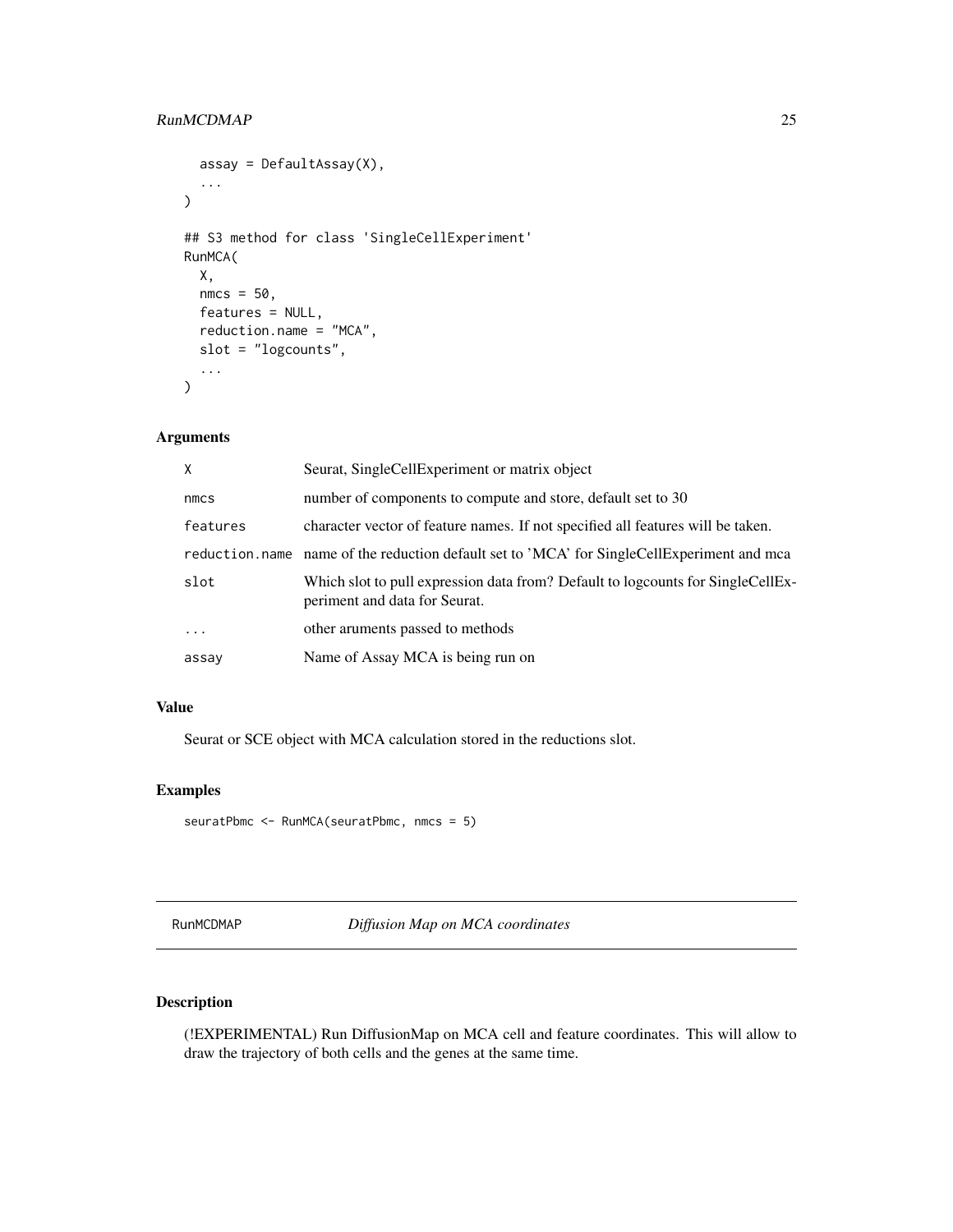## Usage

```
RunMCDMAP(X, reduction, features, dims, reduction.name, ...)
## S3 method for class 'Seurat'
RunMCDMAP(
 X,
 reduction = "mca",
 features = NULL,
 dims = seq(50),
 reduction.name = "mcdmap",
 assay = DefaultAssay(X),
  ...
\mathcal{L}## S3 method for class 'SingleCellExperiment'
RunMCDMAP(
 X,
 reduction = "MCA",
  features = NULL,
 dims = seq(50),
  reduction.name = "MCDMAP",
  ...
)
```
## Arguments

| $\mathsf{X}$ | Seurat or SingleCellExperiment object                                                                                                                    |
|--------------|----------------------------------------------------------------------------------------------------------------------------------------------------------|
| reduction    | Which dimensionality reduction to use, must be based on MCA.                                                                                             |
| features     | Character vector of feature names to subset feature coordinates. If not specified<br>will take all features available from specified reduction Loadings. |
| dims         | A vector of integers indicating which dimensions to use with reduction embed-<br>dings and loadings for distance calculation.                            |
|              | reduction name name of the created dimensionlaity reduction, default set to "mca" for Seurat<br>and "MCA" for SCE.                                       |
| $\ddotsc$    | other arguments passed to methods or DiffusionMap                                                                                                        |
| assay        | Seurat Asssay slot name.                                                                                                                                 |

## Value

Seurat or SingleCellExperiment object with MCDMAP stored in the reduction slot

## Examples

```
seuratPbmc <- RunMCA(seuratPbmc, nmcs = 5)
seuratPbmc <- RunMCDMAP(seuratPbmc, dims = seq(5), k = 5)
```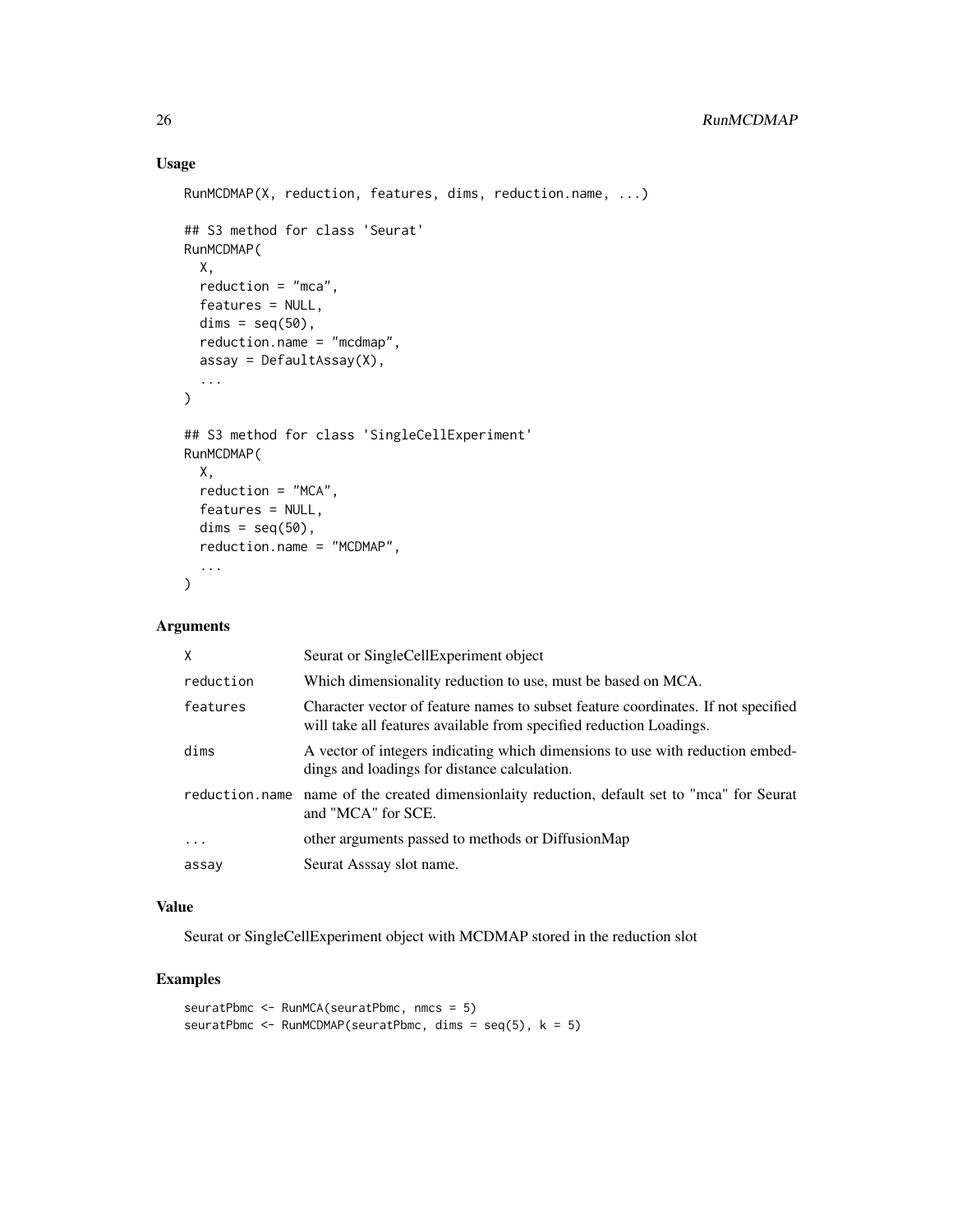<span id="page-26-0"></span>

(!EXPERIMENTAL) Run TSNE on MCA fetures and cells coordinates This will allow to embbed in 2D both cells and the genes at the same time.

## Usage

```
RunMCTSNE(X, reduction, dims, features, reduction.name, ...)
## S3 method for class 'Seurat'
RunMCTSNE(
 X,
  reduction = "mca",
  dims = seq(50),
  features = NULL,
  reduction.name = "mctsne",
  assay = DefaultAssay(X),
  ...
)
## S3 method for class 'SingleCellExperiment'
RunMCTSNE(
 X,
 reduction = "MCA",
 dims = seq(50),
  features = NULL,
  reduction.name = "MCTSNE",
  ...
\mathcal{L}
```
## Arguments

| X         | Seurat or SingleCellExperiment object                                                                                                                    |
|-----------|----------------------------------------------------------------------------------------------------------------------------------------------------------|
| reduction | Which dimensionality reduction to use, must be based on MCA.                                                                                             |
| dims      | A vector of integers indicating which dimensions to use with reduction embed-<br>dings and loadings for distance calculation.                            |
| features  | Character vector of feature names to subset feature coordinates. If not specified<br>will take all features available from specified reduction Loadings. |
|           | reduction, name name of the created dimensionlaity reduction, default set to "mca" for Seurat<br>and "MCA" for SCE.                                      |
| $\ddotsc$ | other arguments passed to methods or Rtsne::Rtsne                                                                                                        |
| assay     | Seurat assay slot. When not specified set with DefaultAssay $(X)$                                                                                        |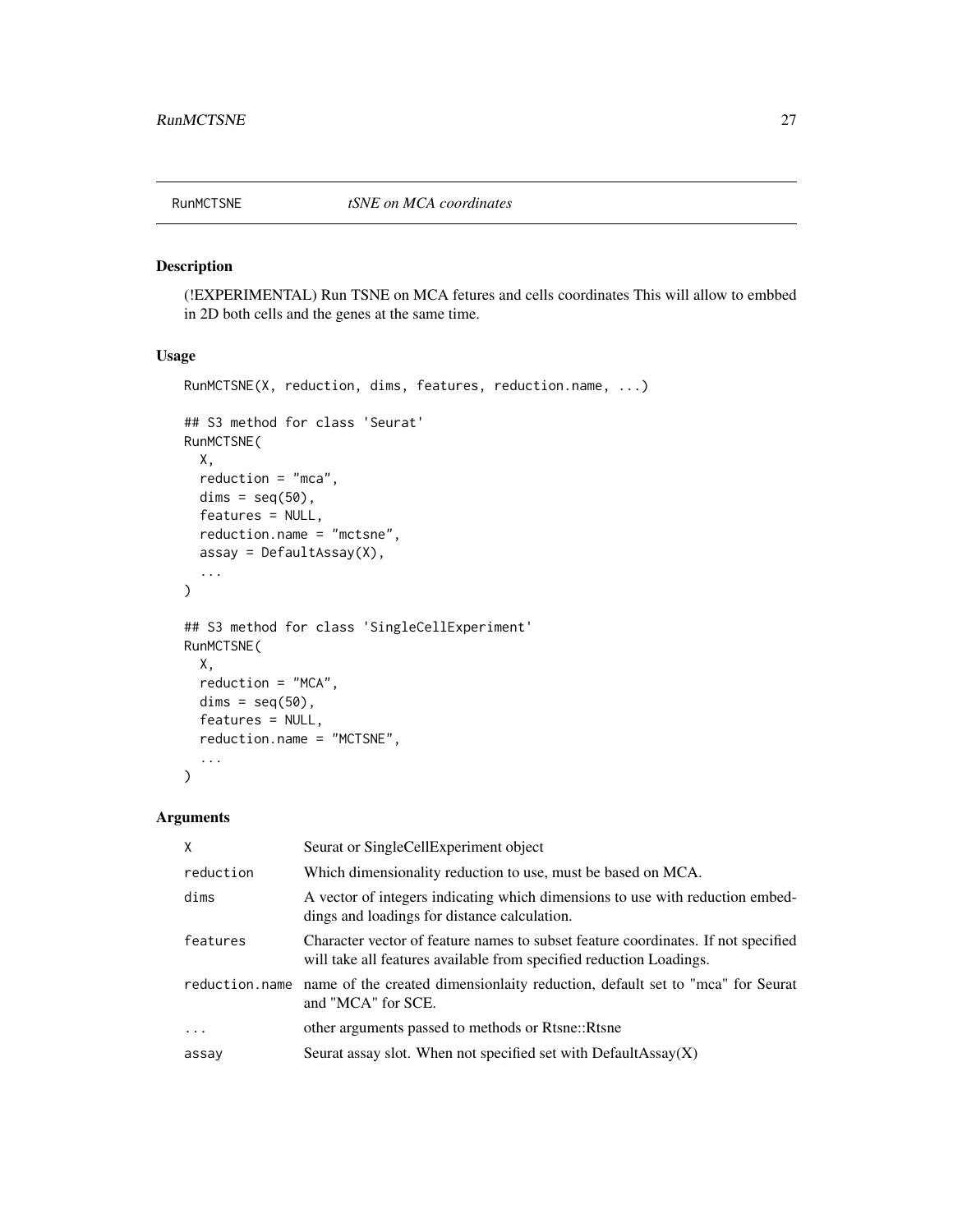#### Value

Seurat or SingleCellExperiment object with MCTSNE stored in the reduction slot

#### Examples

```
seuratPbmc <- RunMCA(seuratPbmc, nmcs = 5)
seuratPbmc <- RunMCTSNE(seuratPbmc, dims = seq(5))
```
RunMCUMAP *UMAP on MCA coordinates*

## Description

(!EXPERIMENTAL) Run UMAP on MCA fetures and cells coordinates. This will allow to embbed in 2D both cells and the genes at the same time.

#### Usage

```
RunMCUMAP(X, reduction, dims, features, reduction.name, ...)
## S3 method for class 'Seurat'
RunMCUMAP(
 X,
 reduction = "mca",
 dims = seq(50),
  features = NULL,
  reduction.name = "mcumap",
  assay = DefaultAssay(X),
  ...
\lambda## S3 method for class 'SingleCellExperiment'
RunMCUMAP(
 X,
  reduction = "MCA",
  dims = seq(50),
  features = NULL,
  reduction.name = "MCUMAP",
  ...
)
```
## Arguments

|           | Seurat or SingleCellExperiment object                                         |
|-----------|-------------------------------------------------------------------------------|
| reduction | Which dimensionality reduction to use, must be based on MCA.                  |
| dims      | A vector of integers indicating which dimensions to use with reduction embed- |
|           | dings and loadings for distance calculation.                                  |

<span id="page-27-0"></span>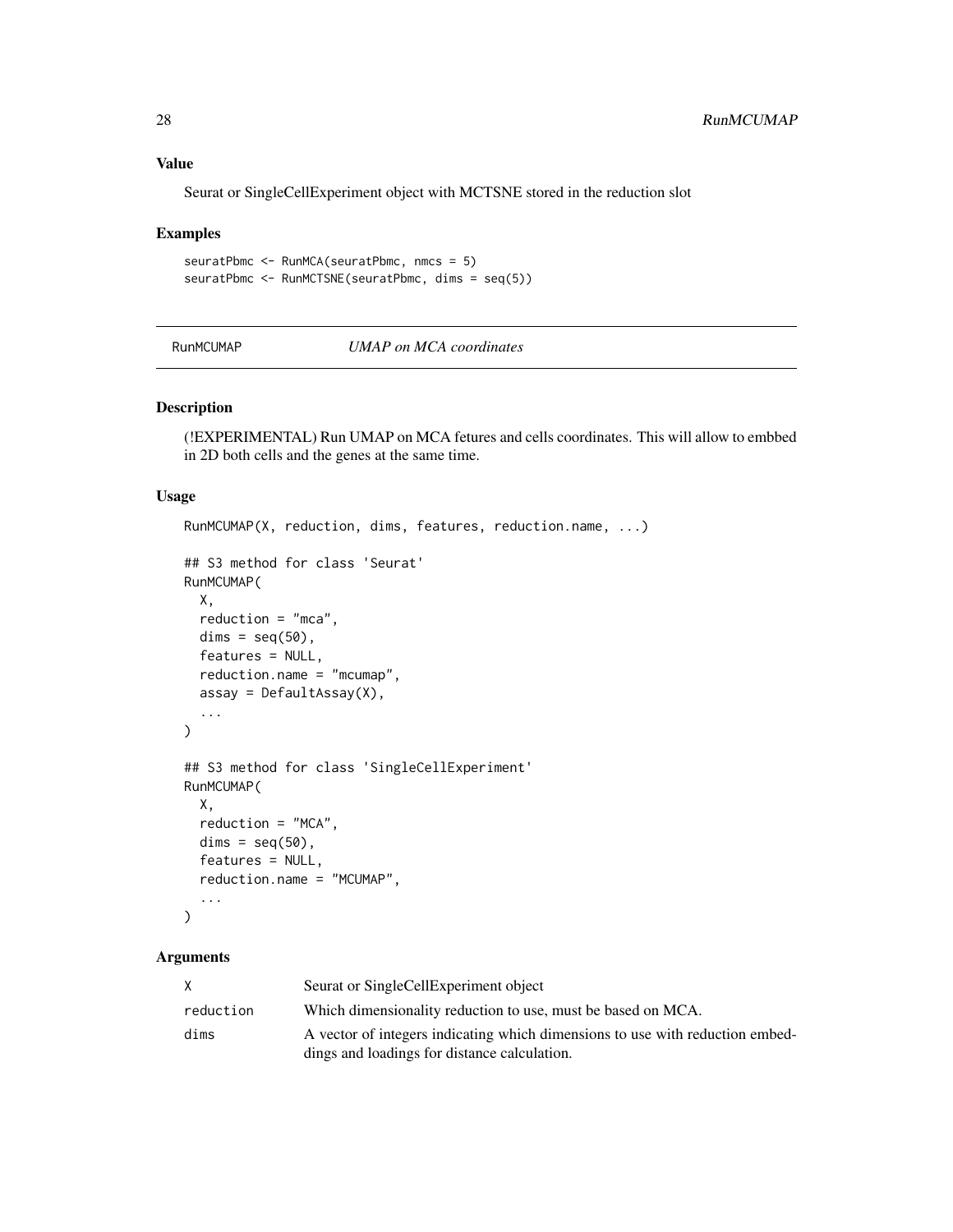## <span id="page-28-0"></span>setDimMCSlot 29

| features | Character vector of feature names to subset feature coordinates. If not specified<br>will take all features available from specified reduction Loadings. |
|----------|----------------------------------------------------------------------------------------------------------------------------------------------------------|
|          | reduction, name name of the created dimensionlaity reduction, default set to "mca" for Seurat<br>and "MCA" for SCE.                                      |
| $\cdots$ | other arguments passed to methods or Rtsne::Rtsne                                                                                                        |
| assay    | Seurat assay slot to assign MCUMAP. When not specified set to DefaultAs-<br>say(X)                                                                       |

## Value

Seurat or SingleCellExperiment object with MCUMAP stored in the reduction slot

## Examples

seuratPbmc <- RunMCA(seuratPbmc, nmcs = 5) seuratPbmc <- RunMCUMAP(seuratPbmc, dims = seq(5))

setDimMCSlot *SetDimSlot*

### Description

Integrate MCA in Seurat and SingleCellExperiment Dimensionlity reduction Slot. It will set also a small parameter inside the dimensionality reduction object to signal if it is a MCA or not.

```
setDimMCSlot(X, cellEmb, geneEmb, stdev, reduction.name, ...)
## S3 method for class 'Seurat'
setDimMCSlot(
 X,
 cellEmb,
 geneEmb,
 stdev = NULL,
 reduction.name = "mca",
 assay = DefaultAssay(X),
  ...
\lambda## S3 method for class 'SingleCellExperiment'
setDimMCSlot(X, cellEmb, geneEmb, stdev = NULL, reduction.name = "MCA", ...)
```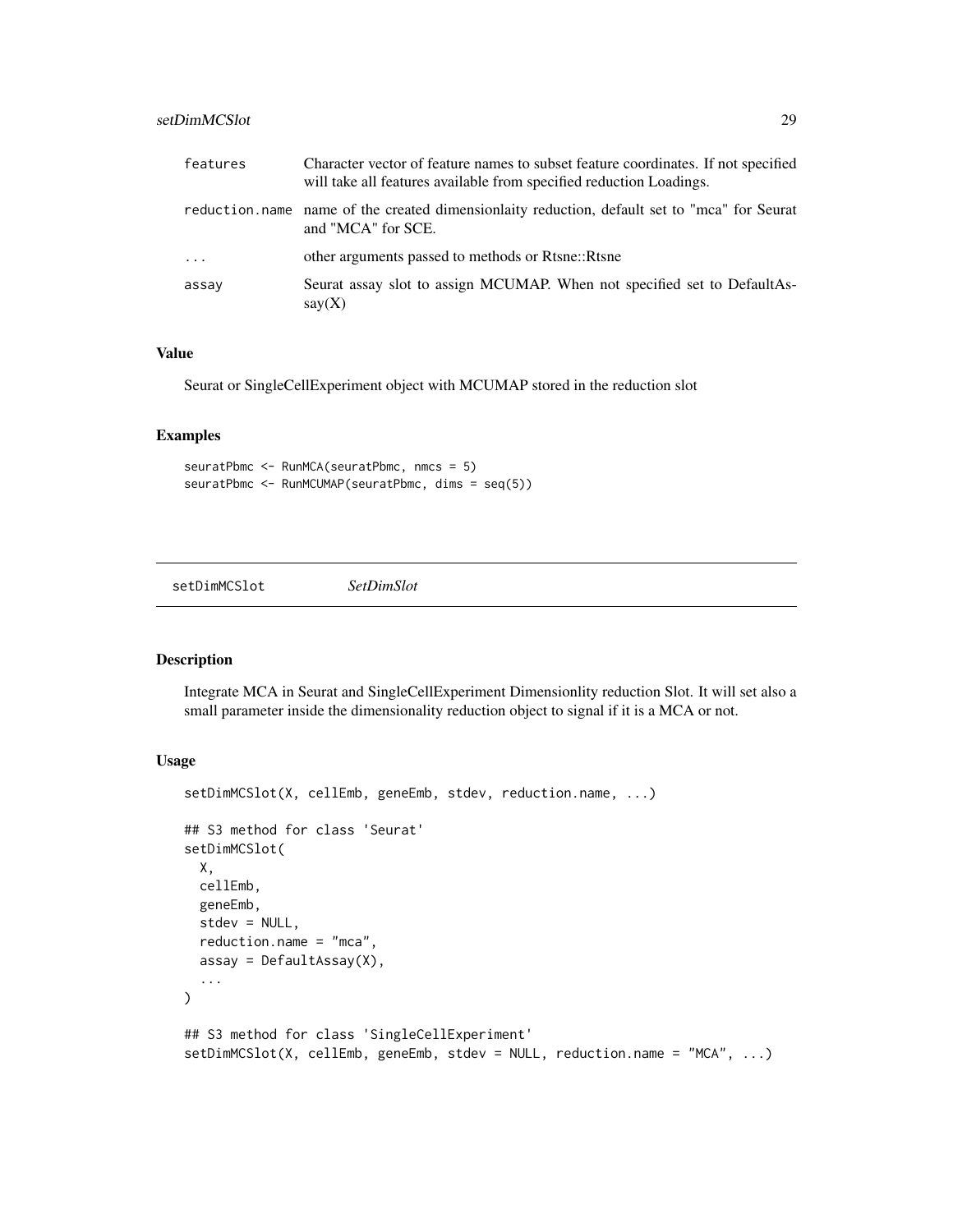## Arguments

| X       | Seurat or SingleCellExperiment object                                                                              |
|---------|--------------------------------------------------------------------------------------------------------------------|
| cellEmb | cell coordinates returned by MCA                                                                                   |
| geneEmb | feature coordinates returned by MCA                                                                                |
| stdev   | eigen value returned by MCA                                                                                        |
|         | reduction.name name of the created dimensionality reduction, default set to 'mca' for Seurat and<br>'MCA' for SCE. |
| $\cdot$ | other arguments passed to methods                                                                                  |
| assay   | Seurat assay slot                                                                                                  |

## Value

Seurat or SingleCellExperiment object with MC stored in the reduction slot

seuratPbmc *Seurat object of 400 PBMC cells*

#### Description

A subset of the PBMC3k data from Seurat vignette. Normalisation, VariableFeatures, ScaleData and PCA has alreay been computed with default Seurat parameter.

## Usage

seuratPbmc

## Format

A seurat object.

#### Source

```
https://s3-us-west-2.amazonaws.com/10x.files/samples/cell/pbmc3k/pbmc3k_filtered_
gene_bc_matrices.tar.gz
```
#### References

Butler et al., Nature Biotechnology 2018.

<span id="page-29-0"></span>